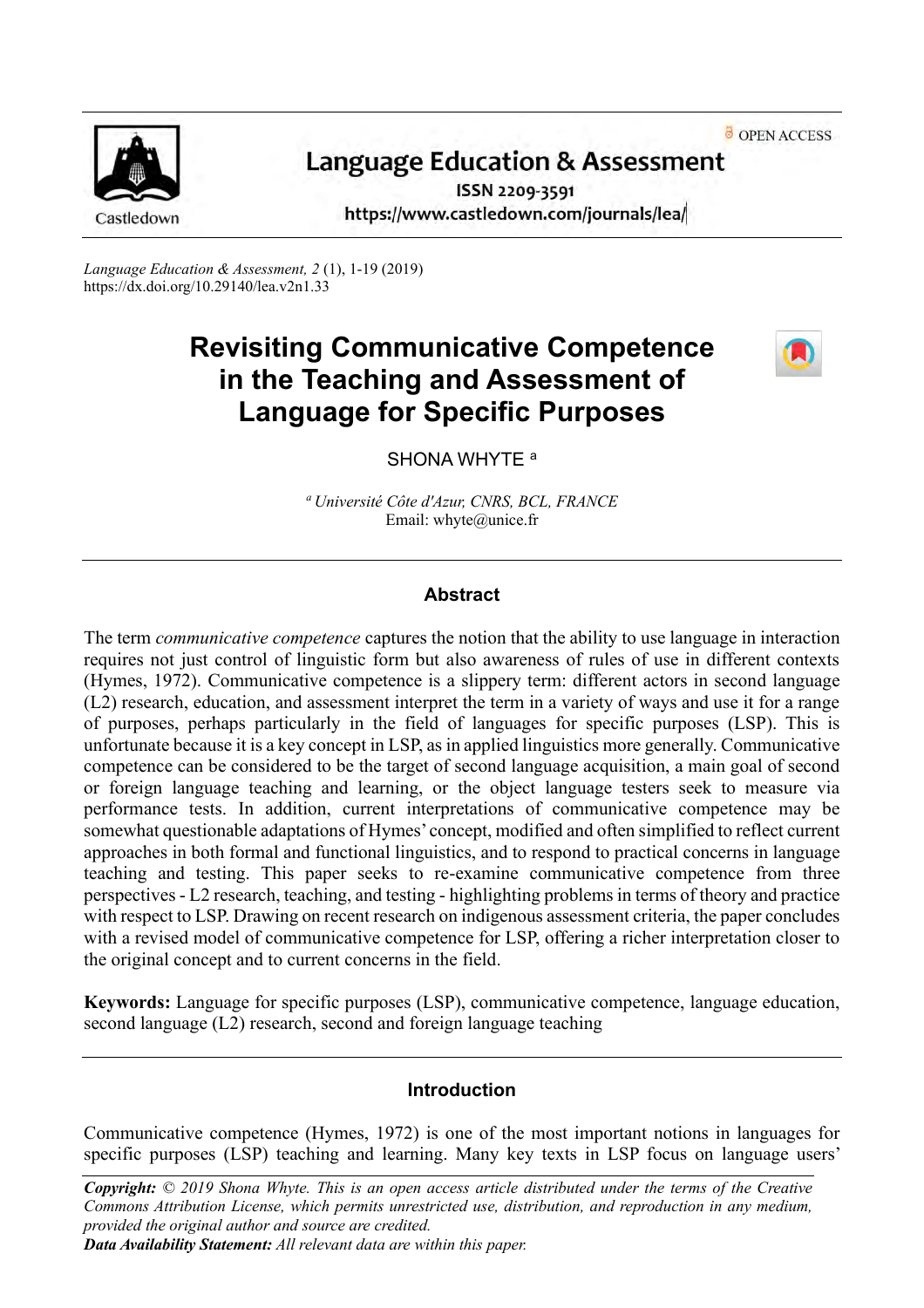abilities to communicate effectively, or simply 'get things done' in particular contexts of communication. LSP is related to "the communicative needs of speakers of a second language in facing a particular workplace, academic, or professional context" (Basturkmen & Elder, 2004, p. 672), and these needs include "not only linguistic knowledge but also background knowledge relevant to the communicative context in which learners need to operate" (Douglas, 2013, p. 371). English for Specific Purposes (ESP) focuses on "the demands placed by academic or workplace contexts on communicative behaviours" (Hyland, 2002, p. 386) and "the language, skills, and genres appropriate to the specific activities the learners need to carry out in English" (Johns, 2013, p. 2). The importance of contexts and goals for communication is clear, creating a natural connection between LSP and the notion of communicative competence.

Yet as the notion has evolved over time, different subfields of applied linguistics like second language (L2) research, teaching, and testing have pursued divergent interpretations, creating contradictions for LSP, which has traditionally drawn on these subfields. This paper re-examines communicative competence from these three perspectives to highlight tensions between theory and practice in LSP and propose a revised model which constitutes a more faithful representation of Hymes' original notion and is also closer to current concerns in LSP assessment.

# **The origins of the term communicative competence**

This concept was first proposed by Hymes (1972) in an essay where the sociolinguist argued for a linguistic theory which could focus on "the capacities of persons, the organisation of verbal means for socially defined purposes, and the sensitivity of rules to situations" (p. 292). Hymes was reacting to Chomsky's famous distinction between the **competence** of "an ideal speaker-listener, in a completely homogeneous speech community, who knows its language perfectly," on one hand, and "errors (random or characteristic) in applying his knowledge of the language in actual **performance,**" on the other (Chomsky, 1965, p. 3). Hymes (1972) recognised this distinction as a contemporary interpretation of a tradition leading back to Saussure and even Humboldt, and questioned the prioritisation of linguistic competence, that is, "tacit knowledge of language structure" (p. 271) over performance, or "imperfect manifestation of underlying system" (p. 272).

Hymes saw the restrictive view taken by Chomskyan linguistic theory as "almost a declaration of irrelevance" of sociolinguistics (p. 270), and one which "omits almost everything of sociocultural significance" (p. 280). Hymes sought to rehabilitate a sociolinguistic interest in rules of use, since these, he argued, "are not a late grafting" in child language acquisition processes (p. 279), but are instead acquired at the same time as structural knowledge. He pointed out that even Chomsky admitted "the possibility of stylistic 'rules of performance'" (p. 280): since rules imply competence and thus contradict the competence/performance dichotomy, Hymes took up the challenge of modelling what he termed communicative competence.

This richer conception of competence includes four types of knowledge together with an "ability for use" which is related to each of the four dimensions. These are shown in Table 1, whose wording derives from Hymes' (1972) text.

For Hymes, communicative competence thus includes speakers' knowledge of linguistic and sociolinguistic rules as well as their ability to use this knowledge in interaction. It is distinct from actual language use in interaction, which depends not only on speakers but also their interlocutors and unfolding events, and comes under the heading of performance. This view thus calls into question Chomsky's competence/performance distinction between linguistic knowledge and language use. Where Chomsky set up a binary opposition, Hymes proposed three categories covering speakers'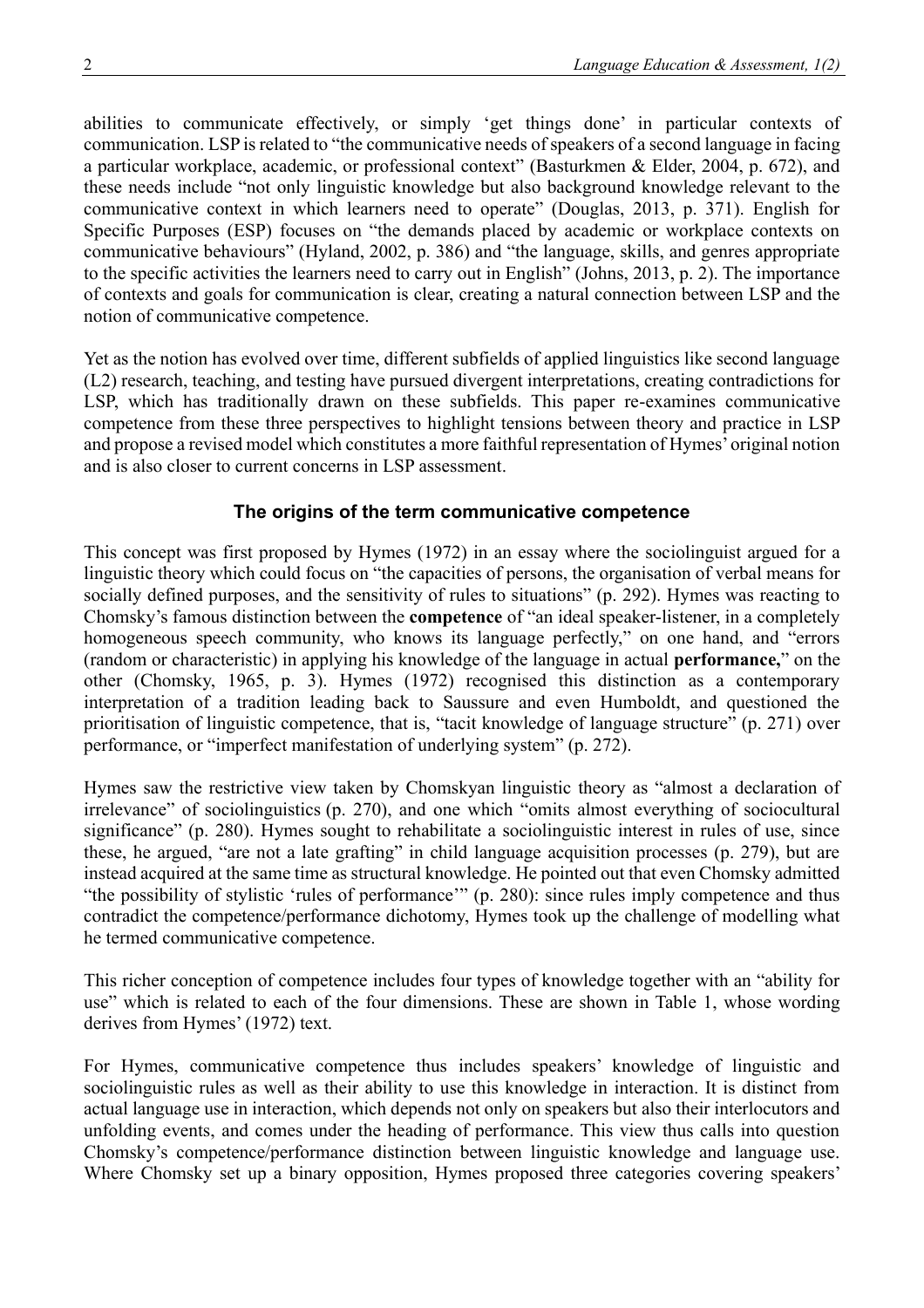knowledge of language rules, their ability to use rules to interact, and actual language use during events involving others. While the notion has been applied to both written and spoken language, it is clear from Table 1 that Hymes was thinking primarily of oral interaction, and this is also the focus of the work reviewed in this paper.

| COMMUNICATIVE COMPETENCE<br><b>PERFORMANCE</b>                                |                                                                          |  |                                                                |                        |                                                                            |  |
|-------------------------------------------------------------------------------|--------------------------------------------------------------------------|--|----------------------------------------------------------------|------------------------|----------------------------------------------------------------------------|--|
| Knowledge                                                                     |                                                                          |  | Ability for use                                                |                        | Actual use & events                                                        |  |
| What is possible<br>1<br>Systemic possibility                                 | "Grammaticality" (in terms of syntax but<br>also culture, communication) |  | Motivation<br>Affective & volitive<br>factors<br>Capacities in | $\bullet$<br>$\bullet$ | Behavioural record<br>Imperfect or partial<br>realization of<br>individual |  |
| What is feasible<br>$\mathcal{P}$<br>Psycholinguistic reality                 | Constraints on memory, perception                                        |  | interaction (e.g.,<br>composure,<br>presence of mind,          | $\bullet$              | competence<br>Interaction between<br>individual                            |  |
| What is appropriate<br>3<br>Situational judgement<br>Acceptability in context |                                                                          |  | stage confidence)                                              |                        | competence,<br>competence of<br>others, and                                |  |
| What is performed<br>4<br>Actual occurrences                                  |                                                                          |  |                                                                |                        | properties of events                                                       |  |

**Table 1** *Dimensions of Communicative Competence* (Hymes, 1972)

In the five decades since its initial formulation, the concept of communicative competence has evolved in different directions in different areas of applied linguistics. These include work on genre theory and academic literacy<sup>1</sup>, for example, which focus on written language and are no doubt less central to our concerns with communicative competence in L2 education and assessment. The field of LSP has historical ties with three areas of applied linguistics which are arguably of most relevance here. Second language (L2) research, a relatively young discipline usually dated to Corder (1967) and Selinker (1972), has traditionally often adopted an LSP perspective (e.g., Selinker & Douglas, 1985). LSP is also demonstrably a practitioner-led field with particular interest in addressing issues of teaching and learning (Johns, 2013). The field of language testing, too, is commonly involved in LSP due to the importance of language tests in many forms of institutional gatekeeping (Fulcher, 2013). How has the term communicative competence influenced these different disciplines?

This paper revisits the notion of communicative competence in each of these fields in turn, highlighting inconsistencies, shortcomings, and conflicts in ways that are hopefully helpful to the field. It concludes with a revised model of communicative competence in LSP, drawing on recent research on indigenous assessment criteria.

# **Second language research perspectives on communicative competence**

Like general linguistics, research in second language acquisition (SLA) has long maintained an often useful distinction between an idealised, abstract, subconscious knowledge of a language, on one hand, and the messy, error-ridden, or elliptical language use or behaviour, on the other. Formal linguistics has traditionally focused on competence, viewed as an abstract system of syntactic rules underpinning universal grammar, for instance. Functional approaches, on the other hand, may pay more attention to performance as a source of rules of language use. L2 research initially took a formalist route.

<sup>1</sup> Readers interested in this research are referred to Bhatia (2014), Dressen-Hamouda (2012), Hyland (2006), and Paltridge (2012) for useful overviews of LSP dimensions of genre theory, literacy, or ethnographic approaches including language socialisation and indexicality.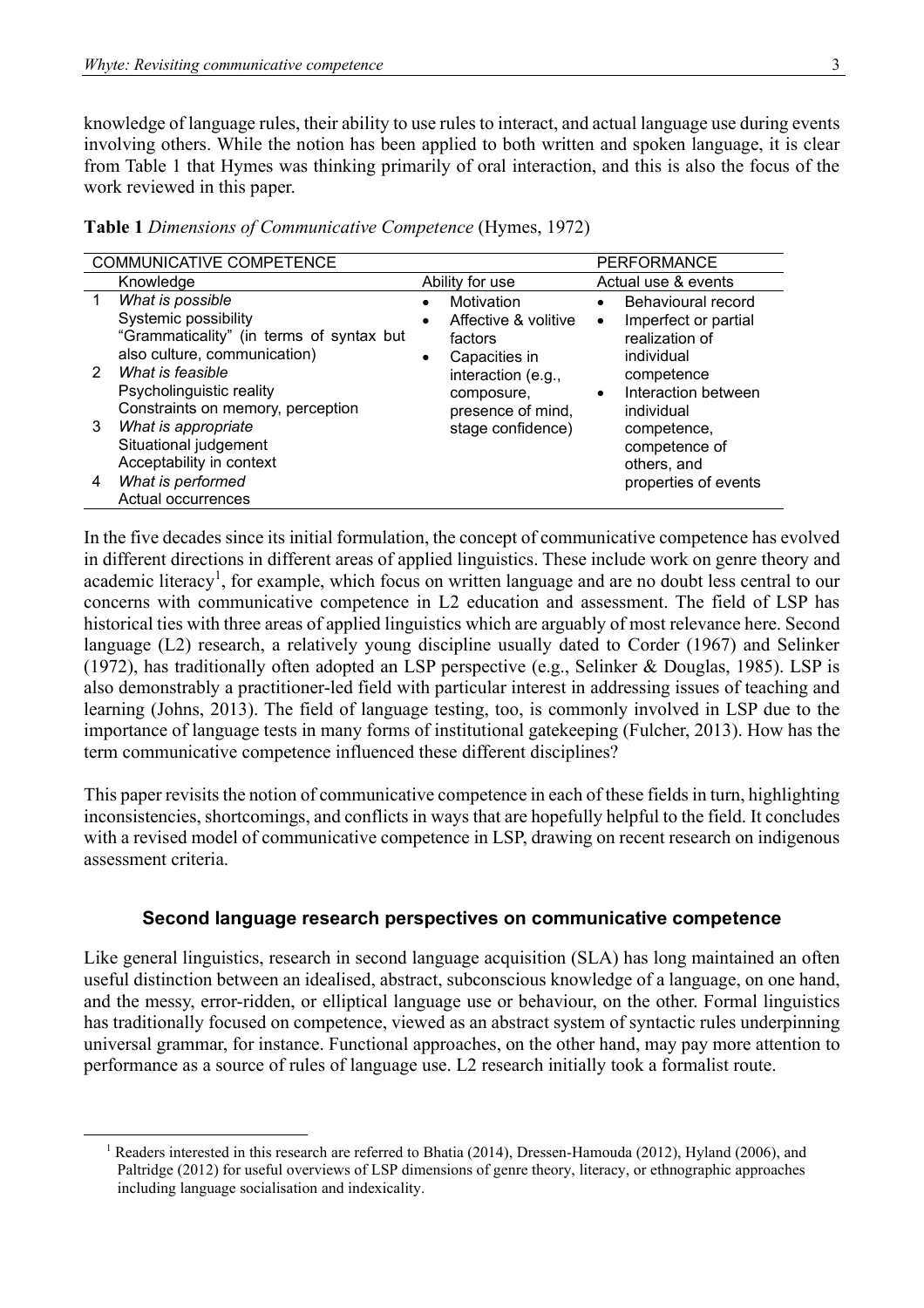### **Early interlanguage research**

The notion of competence in L2 research comes from understanding that learner language is more than the sum of its parts, not learned by piecing together words according to rules, but rather consisting in a subconscious, abstract system which informs real-time language processing. It is different from performance, which contains mistakes due to processing constraints such as memory. Corder (1967) was the first to note the systematic nature of L2 learner errors, and to view this as "evidence that the learner uses a definite system of learning at every point in his development" (Corder, 1967). Corder's L2 "system, or 'built-in' syllabus" led Selinker (1972) to coin the term **interlanguage** as "a separate linguistic system" resulting from "the learner's attempted production of a target language norm." L2 researchers took up the challenge of describing this system, in terms of divergence from native-speaker norms, and with respect to development in linguistic accuracy, complexity and fluency over time (Skehan, 2009). Originally under the banner of Chomskyan generative SLA, this cognitivist approach to interlanguage research has been perhaps most forcefully defended by Kevin Gregg with emphasis on "three key words: *explanation,* not description or prediction; *acquisition,* not use; *competence,* not behaviour" (Gregg, 1990, p. 365). Gregg rejects variationist approaches to L2 research (Tarone, 1983), sociocultural theory (Lantolf, 2000), and complex dynamic systems theory (Larsen-Freeman & Cameron, 2008) on the same basis, reiterating an exclusive focus on the "linguistic competence(s) of an individual – the standard view in theoretical linguistics" (Gregg, 2010, p. 552-3) and dismissing "what everyone likes to call 'communicative competence'" out of hand (Gregg, 1990, p. 365).

Other cognitive linguists disagree: for Lakoff and Johnson (1999), there is no Chomskyan person, for whom language is pure syntax, pure form insulated from and independent of all meaning, context, perception, emotion, memory, attention, action, and the dynamic nature of communication.

Views which take more account of communicative competence in L2 development, of particular importance in LSP, are considered in the next section.

### **Theory underpinning communicative language teaching**

As noted in the introduction, sociolinguists and applied linguists have historically taken an wider view of the domain of language study. Hymes famously claimed that "there are rules of use without which the rules of grammar would be useless," though his own work focused on sociolinguistic aspects of first language use. An early interpretation for L2 research of these wider dimensions of communicative competence was proposed by Canale and Swain (1980). Concerning the principles of communicative language teaching (CLT), these authors recommend giving priority to opportunities for "meaningful communicative interaction" in order to provide learners with "the information, practice and much of the experience needed to meet their communicative needs in the second language" (Canale & Swain, 1980, p. 27-8). Their model is shown in Table 2, which uses the 1980 text with slight adaptation for clarity of exposition.

As noted earlier, Hymes revised the Chomskyan conception of competence by a) expanding the notion of linguistic competence to include knowledge of sociolinguistic appropriateness and b) adding an ability for language use corresponding to Hymes' capacity to interact (Table 1). Table 2 shows that Canale and Swain's model also includes these two types of knowledge – grammatical and sociolinguistic - but it assigns sociolinguistic knowledge to the category of "use." Their model also adapts part of Hymes' "ability for use" to apply specifically to L2 users: they propose a third dimension of communicative competence consisting in compensatory strategies, which are used when communication breaks down, notably because competence related to knowledge and/or use is lacking. These strategies may be non-verbal, or may involve paraphrasing or other avoidance moves (and some are common to the performance failures of L1 users).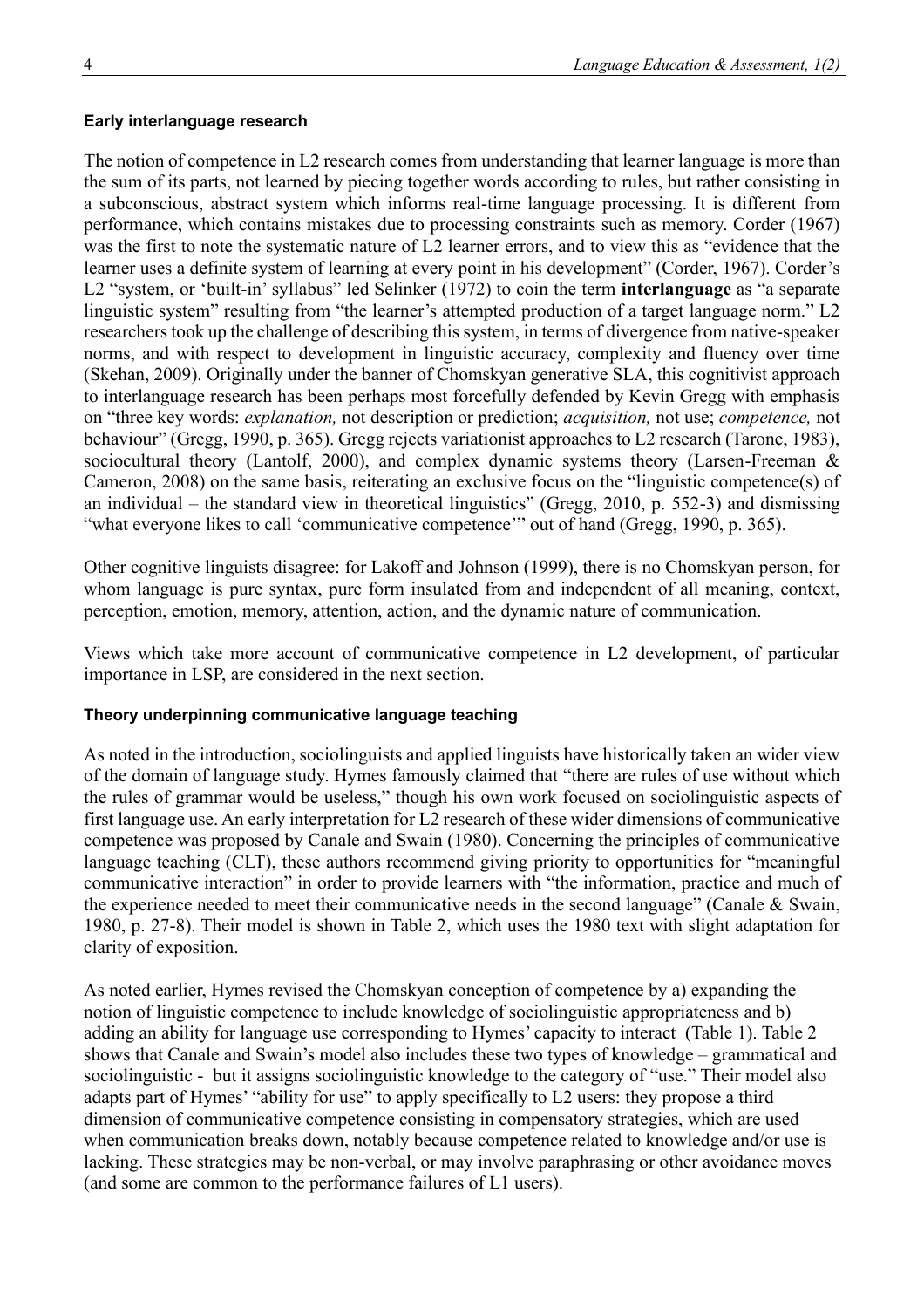| <b>COMMUNICATIVE COMPETENCE</b>                                                                                                                    |                                                                                                                                                                           |                                                                                                                                                                                                                                                                                                                                                                    |  |  |  |
|----------------------------------------------------------------------------------------------------------------------------------------------------|---------------------------------------------------------------------------------------------------------------------------------------------------------------------------|--------------------------------------------------------------------------------------------------------------------------------------------------------------------------------------------------------------------------------------------------------------------------------------------------------------------------------------------------------------------|--|--|--|
| <b>Compensatory strategies</b>                                                                                                                     | Knowledge<br>Grammatical competence                                                                                                                                       | Use<br>Sociolinguistic competence<br>sociocultural rules<br>rules of discourse<br>$\bullet$                                                                                                                                                                                                                                                                        |  |  |  |
|                                                                                                                                                    | Knowledge of<br>lexical items<br>rules of<br>morphology<br>$\circ$<br>syntax<br>$\circ$<br>sentence-grammar<br>$\Omega$<br>semantics<br>$\Omega$<br>phonology<br>O        | Sociocultural rules of use<br>will specify the ways in which<br>utterances are produced and<br>understood appropriately with respect<br>to components of communicative<br>events<br>Rules of discourse.<br>The focus is the combination of<br>utterances and communicative<br>functions (not grammatical well-<br>formedness nor sociocultural<br>appropriateness) |  |  |  |
| <b>Strategic competence</b>                                                                                                                        |                                                                                                                                                                           |                                                                                                                                                                                                                                                                                                                                                                    |  |  |  |
| verbal and non-verbal<br>communication strategies<br>for communication<br>breakdowns (due to<br>performance variables,<br>insufficient competence) | Strategies that relate primarily to<br>grammatical competence (e.g.,<br>how to paraphrase grammatical<br>forms that one has not mastered<br>or cannot recall momentarily) | Strategies that relate more to<br>sociolinguistic competence (e.g.,<br>various role-playing strategies, how to<br>address strangers when unsure of their<br>social status)                                                                                                                                                                                         |  |  |  |

**Table 2** *Canale & Swain's Model (1980)*

This model gives grammatical knowledge greater prominence than Hymes did, since here knowledge is restricted to the main categories of linguistic analysis (phonology, syntax, semantics), and seen as separate from sociolinguistic awareness. Critics like Widdowson (2017) have contested the priority accorded this kind of knowledge of the linguistic code in instrumentalisations of communicative competence in CLT. In real-world contexts, he argues:

appropriateness is determined by variable contextual factors, and so communicative function is not inscribed in particular encoded forms. To suppose otherwise is to confuse the semantics of the language code with the pragmatics of its use, and so to misrepresent the very nature of communication.

This objection is at least partially answered in Canale and Swain's model, which in addition to knowledge and use, provides for "compensatory strategies." Strategic competence helps speakers to circumvent problems caused by insufficient mastery of grammar. The authors' formulation implies the existence of a final state where such strategies are no longer needed, and the authors suggest

knowledge of how to use such strategies may be particularly helpful at the beginning stages of language learning, and it is to be expected that the need for certain strategies may change as a function of age and second language proficiency. (Canale & Swain, 1980, p. 31)

The possibility that some kinds of strategic ability may remain important for all L2 users is left open, and since this point is particularly important to LSP, we will return to it in discussion of native speaker (NS) norms.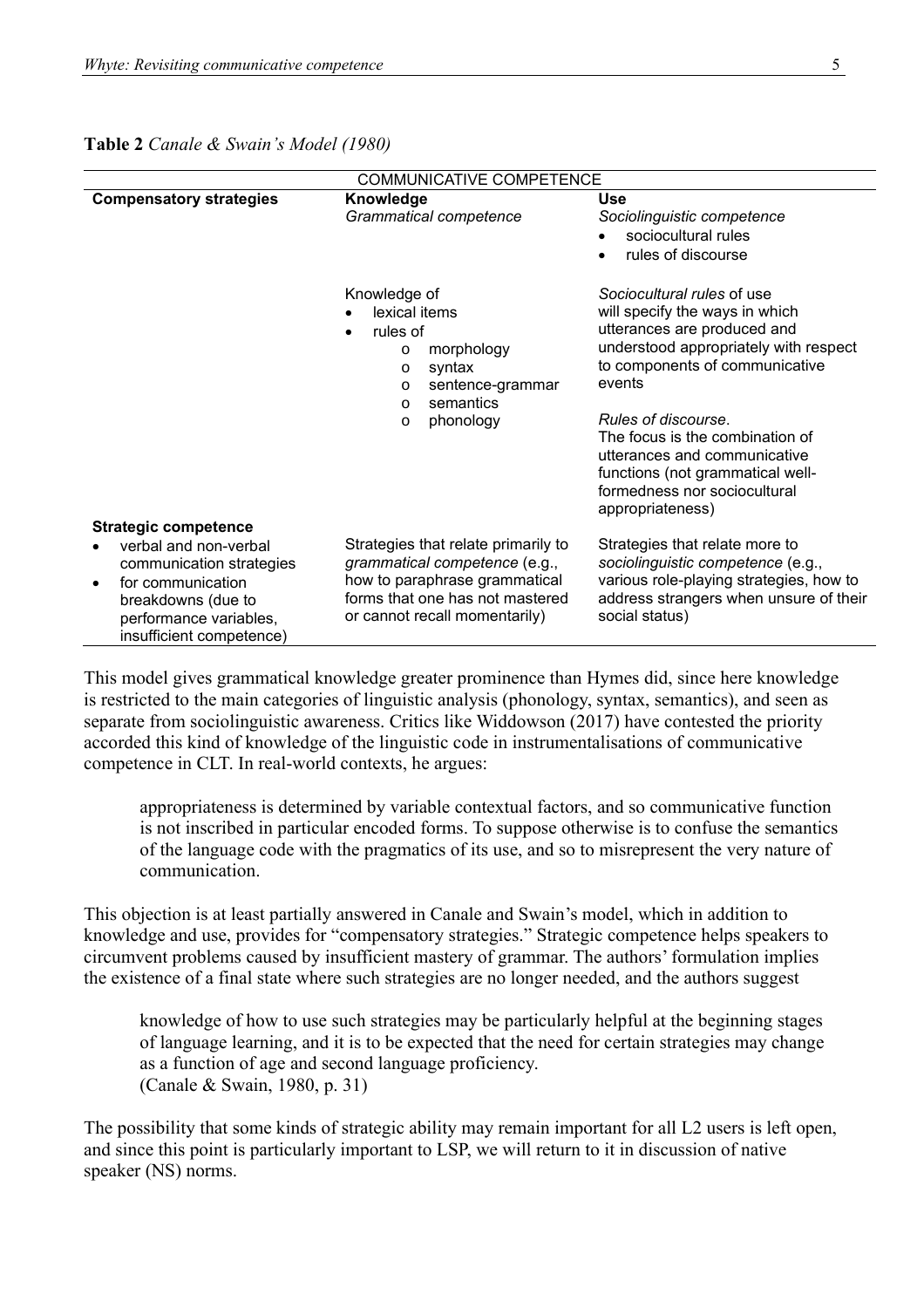#### **Instructed second language acquisition**

Since much L2 research is conducted in classroom contexts, and pedagogical implications are frequently drawn from its findings, the subfield of instructed second language acquisition (ISLA) is receiving growing attention (Long, 2017). Long defines ISLA as language learning *"*when the learning processes are influenced, or at least intended to be influenced, by teachers, classmates, or pedagogic materials" (p. 8). The objective is to understand how "different kinds of intervention" exert "objectively measurable effects on interlanguage development" and on "learners' ability to perform real-world tasks" (p. 9). The performance of tasks is given new theoretical importance: "whereas interlanguage development has traditionally been viewed as leading to improved communicative abilities," the reverse is now thought to be true: "it is improvement in the ability to perform progressively more complex communicative tasks that drives language learning" (p. 9).

The field draws on L2 theory as well as empirical findings to motivate research and the main goal is to identify causal relationships between language teaching and learning in order to improve L2 learning or teaching. Long supports a cognitive-interactionist theory of SLA which informs communicative instructional programmes "such as immersion, TBLT, and CLIL" and, as noted, views communicative language use as an important trigger for L2 development. In such programmes, teaching and learning focus on "the non-linguistic syllabus, with the L2 in theory learned incidentally through being used communicatively as the medium, not the object, of instruction." Long (2017) argues against "explicit instruction and a focus on language as object" since this kind of teaching disrupts the learning of "crucial non-linguistic syllabus content," and suggests that "*focus on form*, with its temporary brief switches to intentional language learning during otherwise communicative lessons, is a major improvement in this regard." (p. 25) Long goes on to argue that SLA researchers agree on the central position of "incidental and implicit L2 learning in adults" but that this is "still a minority position in the world of language teaching" (p. 23). His approach also faces criticism from L2 researchers outside instructed contexts.

#### **Sociocultural and intercultural approaches**

As suggested earlier, Widdowson is not the only critic of SLA models of interlanguage development and definitions of communicative competence. In a seminal paper marking what has been called a 'sociocultural turn' in L2 research, Firth and Wagner (1997) also contest what they see as a consistently reductive view of L2 communicative success. These authors reject SLA's emphasis on "the foreign learner's linguistic deficiencies and communicative problems" (p. 288), and resist the suggestion that the L2 user is "in a phase of transition" (p. 292), to be viewed as a "deficient communicator struggling to overcome an underdeveloped L2 competence, striving to reach the 'target' competence of an idealised NS" (p. 295-6).

Firth and Wagner (1997) thus express concerns similar to Widdowson's (2017) with respect to a preoccupation with language accuracy in L2 research and default reference to NS norms in studies of interlanguage development. Outside the language classroom, it is of course obvious that much effective communication is successfully undertaken by interlocutors who are neither native speakers (L1 users) nor language learners, but rather L2 users whose interlanguage is stable yet not nativelike. Once again, this argument is particularly relevant to LSP and we return to this population in the third section of the paper, after examining the classroom context, this time from the perspective of language teachers.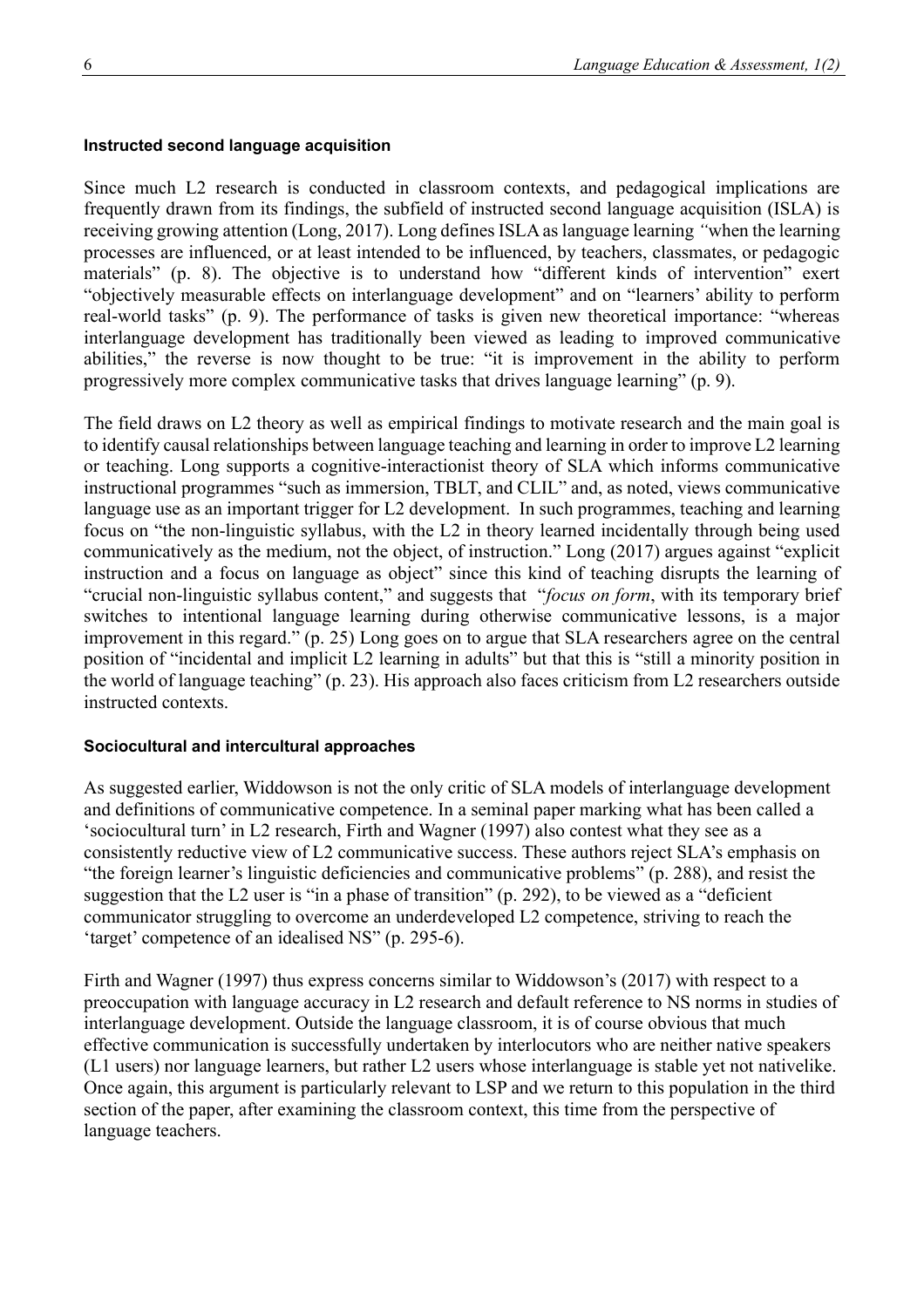# **Second language teaching: Common European Reference Framework (CEFR)**

The field of second and foreign language education both predates L2 research (McLelland & Smith, 2014; Smith & McLelland, 2018) and takes a wider perspective (Kramsch, 2000; Spada, 2013). It has been dominated in recent decades by communicative approaches, often justified with reference to SLA theory. In a paper which documents inappropriate applications of SLA findings to classroom practice, Spada (2015) acknowledges the influence of Hymes while also denouncing the excesses of strong CLT in effecting the "pendulum swing that took place in L2 teaching in the late 1970s and early 1980s"(p. 4). Also drawing heavily on the concept of communicative competence, a key development in language education in the past twenty years involves competence-based frameworks for evaluation. I focus on the extremely influential Common European Reference Framework for Languages (CEFR, Council of Europe, 2001), which Widdowson (2017) sees as "the functional equivalent to the formalist concept of interlanguage."

## **Notions and communicative functions: the CEFR**

A cross-linguistic competency framework based on fine-grained 'can do'statements, the CEFR shares with interlanguage research a concern to identify stages of approximation of native-speaker competence. Since its inception, much work has been devoted to refining the six level descriptors of the CEFR and its success has been ascribed to

its combination of what is familiar (the traditional distinction between 'beginner', 'intermediate', and 'advanced' levels) and what is new (an elaborate system of descriptors giving communicative content to the levels beginner/basic, intermediate/independent, and advanced/proficient). (Hulstijn, 2007, p. 663)

The CEFR grew out of notional-functional approaches dedicated to communicative goals, based on the conviction that "what people want to do through language is more important than mastery of language as an unapplied system" (Wilkins, 1973, p. 136-7). Linguistic knowledge is not "an end in itself," rather, the goal of CLT is "the ability to use language, to do with language the kinds of things ones needs or wants to do with it" (Van Ek & Alexander, 1975, p. 19). Wilkins provided early groundwork on what he termed a "situational syllabus" to rationalise language teaching by addressing "first what is grammatically necessary" and "secondly what constitutes a speaker's communicative competence" (Wilkins, 1973, p. 143). His paper lists notional categories (time, quantity, space, matter, case, and deixis) and categories of communicative function (modality, moral discipline, suasion, argument, rational enquiry, and personal/emotional/interpersonal emotions). This work informed the first formulation of the CEFR, which is explicitly predicated on action-based CLT and thus important for LSP teaching and learning.

## **Empirical and theoretical justifications of the CEFR**

Although a supporter of the humanist ideals behind its conception, Hulstijn (2007; 2014) points out that the CEFR is built on rather "shaky ground" both in empirical and theoretical terms. He notes that "its empirical base consists of judgments of language teachers and other experts with respect to the scaling of descriptors" and that "the CEFR scales lack empirical support of what L2 specific knowledge and skill is minimally required for performance considered adequate in terms of communicative functioning" (Hulstijn, 2007, p. 665-6). He calls for "empirical support based on performance data of L2 learners" (Hulstijn, 2014, p.16) but also queries the theoretical underpinning of the framework: "we do need to know first what language proficiency means in the case of NSs before we can consider the case of NNSs" (Hulstijn, 2007, p. 664).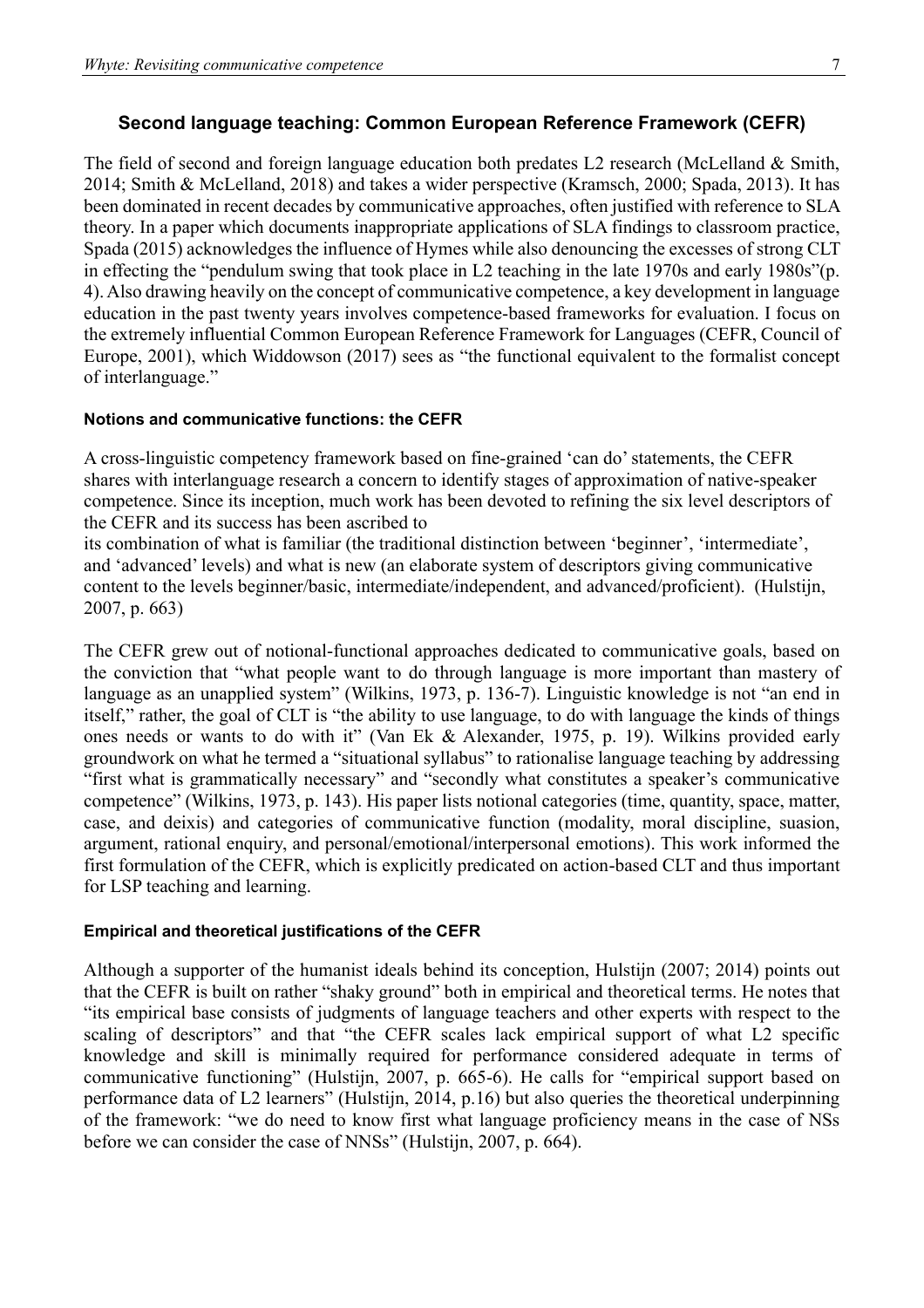### **CEFR as standard for L2 proficiency testing**

Considering only the empirical side of these criticisms, recent work in relation to the CEFR has tackled questions of the reliability and validity of CEFR-based tests, and proficiency correlates of CEFR levels for specific languages. Deygers, Van Gorp, and Demeester (2018) compared the interpretation and operationalisation of CEFR descriptors in two tests of oral proficiency in Dutch which are used to certify B2 proficiency for international student admission to university in Flanders (Belgium). The two tests, the ITNA (created by a Flemish consortium of university language centres) and the STRT (an international test developed by the Dutch Language Union), employ similar speaking tasks: a 25 minute oral interview with a trained examiner, involving a presentation based on graphs or tables and an argumentation task. Candidates are scored on five linguistic criteria (vocabulary, grammar, coherence, pronunciation, and fluency) by two raters using A2, B1, B2, and C1 band descriptors. The authors note differences in rating conditions: the ITNA tests are scored immediately after the test, while STRT are recorded. Rater profiles also differ across the two tests: ITNA examiners are generally experienced Dutch L2 teachers who train and test several times a year, while STRT raters tend to be younger students of linguistics or communication who have initial training including a single trial session.

The researchers compared the scores of 82 students on both tests (taken one week apart, STRT first) and found significantly lower scores on the ITNA. Examination of the criteria used in each test found departures from the CEFR wording, and thus limited overlap between descriptors in the two tests. The remainder of the study involved statistical tests of components of oral scores obtained by students on each exam. Detailed comparison of the five scoring criteria which were common to the two tests revealed that

there is a consistent significant difference between the probability of attaining a score of at least B2 on the ITNA or one of the STRT tasks ( $p < .05$ ). This indicates that the B2 threshold is interpreted or operationalized differently on the STRT and on the ITNA test. (Deygers *et al*., 2018, p. 9)

The authors conclude that "this study has yielded no data to indicate that corresponding CEFR-based criteria used to measure the same candidates in near-identical tasks can be considered equivalent" (Deygers *et al*., 2018, p. 12) and that therefore "the CEFR may be a useful inspiration for test developers to reflect on language proficiency levels, but it is not a standard that can simply be applied to reach equivalent scores" (Deygers *et al.,* 2018, p. 13).

In the limitations section of the paper, the authors cite the "real-life" context of data collection as a drawback, but do not consider a number of other potential confounding variables. The first is a rater effect – the possibility that the more experienced ITNA examiners grading in situ were more strict than their younger STRT counterparts working from recordings. The authors also note differences in the populations taking the two exams: two thirds of ITNA candidates were potential students, compared to just over half of STRT candidates, more of whom were professionals (who are often held to a lower standard). The third concern is for an order effect – candidates who enrolled for ITNA were offered STRT as an "extra opportunity" for practice which they may have approached in a different manner from their preferred choice of exam.<sup>2</sup> Analysis of actual data from exam interviews would be useful to pursue this speculation. Nevertheless, the finding that a given L2 user was significantly more likely to reach the cut-off score of B2 on one test compared with another poses serious problems for the CEFR

<sup>&</sup>lt;sup>2</sup> The researchers did not control for order of test administration because ITNA scores are communicated on the day of testing and it was anticipated that successful candidates would not agree to take the second test (STRT). ITNA candidates were therefore approached and offered an STRT first, since these scores are not published immediately.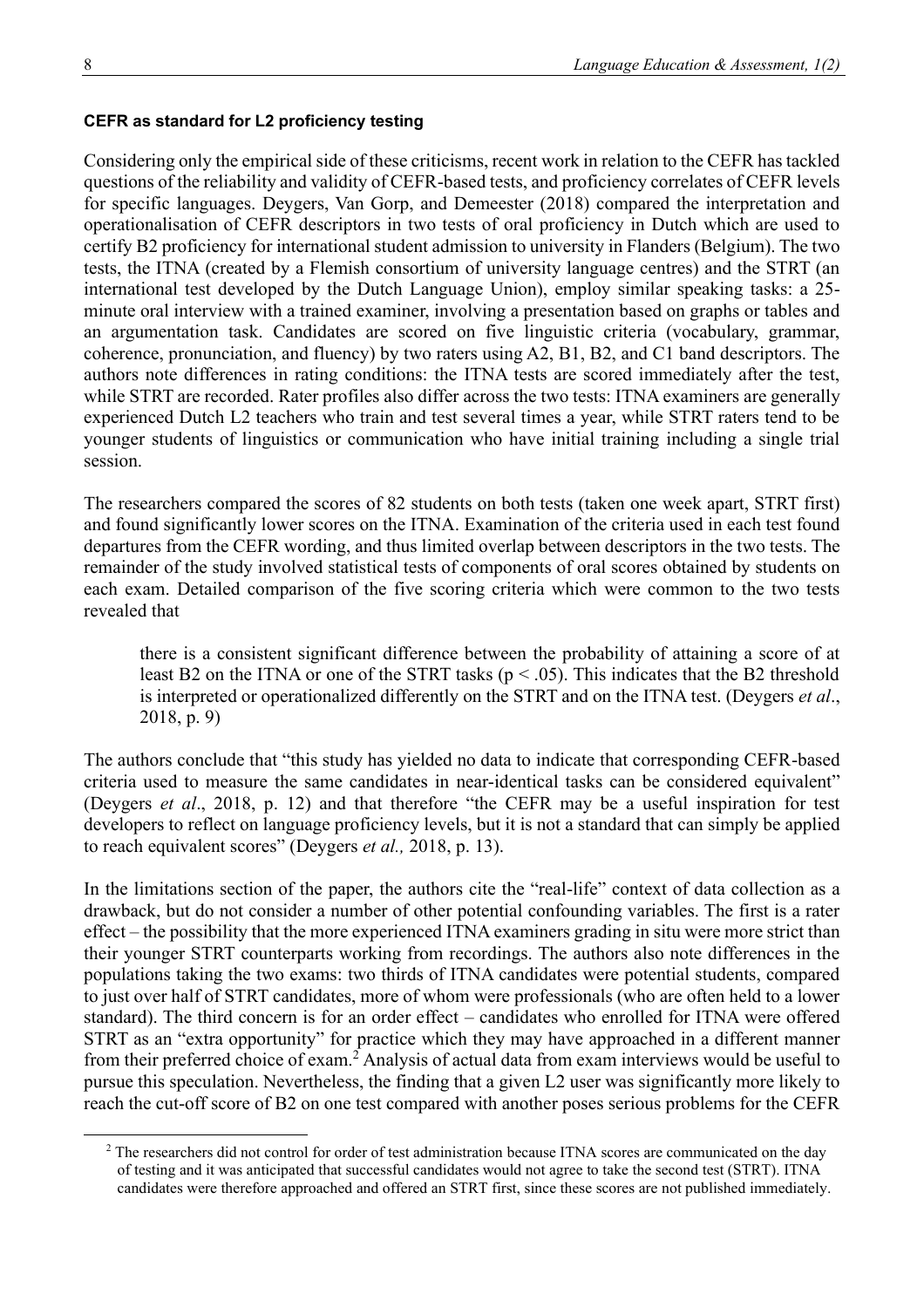as a testing standard.

#### **Criterial features in the English Profile Project**

Another attempt to shore up the empirical foundations of the CEFR is the Language Profile Project, which aims to produce "reference level descriptors" specific to each national language (Council of Europe, 2005). The English Language Profile (EPP) involves the analysis of learner corpora compiled from Cambridge test data in order to identify "criterial features" characteristic of learner performance in L2 English at different CEFR levels. In this project, researchers assume that "in addition to whether a learner fulfils the communicative functions required by the task," it is possible to identify "certain linguistic properties that are characteristic and indicative of L2 proficiency at each level, on the basis of which examiners make their practical assessments" (Hawkins & Filopovic, 2012). One outcome of the EPP is the English Vocabulary Profile and another the English Grammar Profile (EGP). Both aim to relate the general CEFR level descriptors to specific features of competence in English L2. The latter is described in some detail by O'Keeffe & Mark (2017).

The authors worked with a CEFR-calibrated learner corpus culled from Cambridge written exams taken over 13 years (1999-2012) by learners with 143 first languages. Some 55 million words (64 million tokens from 267 000 passing scripts) were annotated using the corpus tool Sketch Engine; the British National Corpus (written) was used for comparison where necessary. In keeping with the overall project goal of developing practical tools for teachers and learners, the EGP search inventory was based on what the authors refer to as the "ELT canon" or established approach to English language teaching apparent in textbooks and discussion with teachers. O'Keeffe and Mark accordingly searched the corpus for examples of language use in 19 superordinate grammatical categories (e.g., adjectives, negation, present time) using a criteria-based approach. To be considered characteristic of a certain CEFR level, a form must meet frequency, accuracy, and dispersion criteria. Table 3 shows how the authors operationalised these criteria:

| Description                       | <b>Benchmark</b>                                                               |  |  |  |
|-----------------------------------|--------------------------------------------------------------------------------|--|--|--|
| Is there sufficient evidence of a | <b>BNC</b><br>written<br>than<br>Frequencies<br>lower                          |  |  |  |
| structure at this level?          | frequency were not considered                                                  |  |  |  |
|                                   | 60% correctness in both linguistic and                                         |  |  |  |
| uses?                             | pragmatic terms                                                                |  |  |  |
|                                   |                                                                                |  |  |  |
| Users                             | Standard deviation to measure dispersion                                       |  |  |  |
|                                   | across users                                                                   |  |  |  |
| L1 families                       | No more than 30% of use from one language                                      |  |  |  |
|                                   | family                                                                         |  |  |  |
| Contexts of use                   | Range of styles, formats, and registers                                        |  |  |  |
|                                   |                                                                                |  |  |  |
| Tasks                             | Cross-check against task instructions and                                      |  |  |  |
|                                   | constraints                                                                    |  |  |  |
|                                   | Is there an adequate rate of correct<br>Is usage distributed across a range of |  |  |  |

**Table 3** *English Grammar Profile Criteria (O'Keeffe & Mark 2017)*

O'Keefe and Mark (2017) applied these criteria iteratively for each grammatical form at each CEFR level (using pass scripts to ensure correlation with examiners' judgements), writing "can-do" statements "to represent the use of a grammatical item with a particular form and/or use, at a given level" and checking for other uses of the same form (p. 471). In keeping with their focus on "the development of grammar competence" (p. 476) as opposed to error analysis or fossilisation, their work highlights the increasing lexicogrammatical complexity and pragmatic subtlety of learner production at higher levels. They show, for example, that a pattern involving a pronoun followed by a linking verb, optional adverb, adjective and *that* clause is instantiated in increasingly sophisticated ways from lower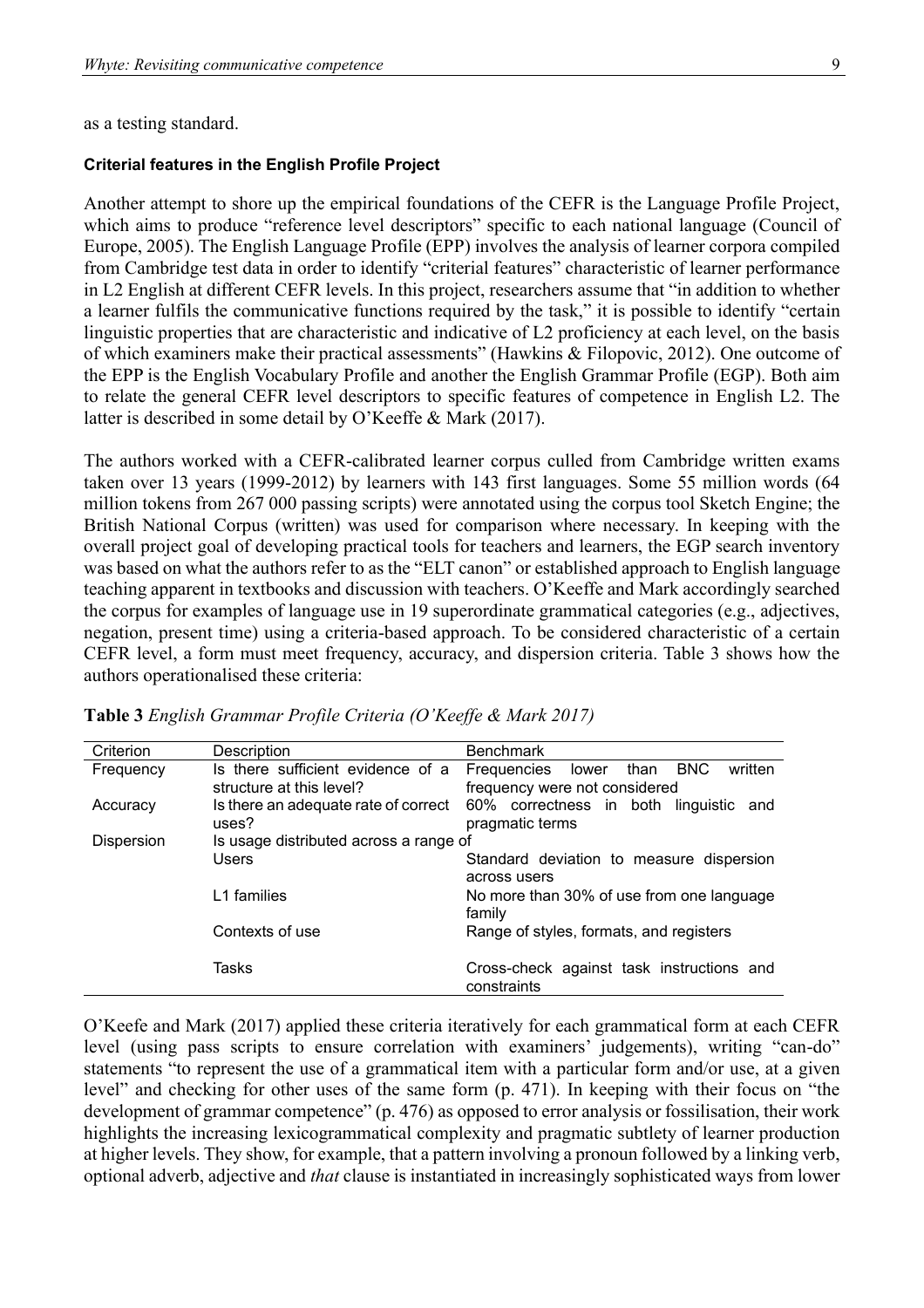to higher CEFR levels (p. 478): *I am sure* (A2 Norwegian), *it seems obvious that* (B2 French), *it is highly unlikely that* (C1 Russian). In contrast to claims about a ceiling effect where learners no longer progress (Thewissen, 2013), these authors discern "greater complexity of meaning" and "greater dexterity of use" with advancing levels (p. 478), including pragmatic development. The study is an example of a corpus linguistics approach to learner data which is perhaps more compatible with traditional L2 research than other CEFR-related developments (e.g., Bardovi-Harlig, 2000).

This section has shown that the interpretation and operationalisation of communicative competence in the dominant language teaching framework in Europe today is somewhat lacking in theoretical underpinning, difficult to operationalise, and strongly oriented toward linguistic competence, raising questions for its application to LSP contexts. What about language for specific purposes testing?

# **Language for specific purposes testing**

Much has been written about the challenges of designing communicatively appropriate and effective tests of languages in specific purposes contexts (Douglas, 2001; Harding, 2014; Elder, McNamara, Kim, Pill, & Sato, 2017). LSP testing is justified by "the need to describe minimum levels of performance for work in high-stakes areas, such as speaking in air traffic control;" L2 users must therefore be able to "communicate efficiently in contexts where a failure to do so would put others in danger" (Fulcher, 2013, p. 14). Many would agree with Lockwood (2012) that professional communication is often "still very underresearched" (p. 23). In his book on language testing, Fulcher (2013) also addresses the use of tests for perhaps more controversial gatekeeping functions, stressing the burden on language testers to consider the validity of "all possible uses" of their tests (p. 20). With this in mind, a number of recent studies of LSP testing have questioned the validity of performance tests used in a range of professional contexts. A recent paper by Elder and her colleagues (2017) considers LSP testing research in medicine, veterinary science, air traffic control, as well as academic settings such as scientific research presentations and university entrance tests. Douglas (2001) has argued that while the language content and method of LSP tests (i.e., test tasks) are "fairly well understood" (p. 173), the same cannot be said of assessment criteria. The following studies of LSP tests focus on what has been termed **indigenous** criteria, that is, the views of occupational experts, non-language specialists, or linguistic laypersons. LSP studies of such assessment criteria are reviewed in the following subsections.

# **Naturally occurring scientific communication and professional language tests**

One of the first studies to take an indigenous perspective on LSP use (Jacoby, 1999; Jacoby & McNamara, 1999) involved the observation of research physicists at an American university during regular lab meetings. With the goal of characterising academic talk involving both L1 and L2 speakers, Jacoby used conversation analysis and grounded theory to analyse these speech events, which typically involved a conference paper rehearsal and ensuing feedback. She found that the focus of the group's attention was exclusively on content, that is, the effective presentation of scientific material. The criteria used by these researchers to evaluate presentations were timing, newsworthiness, visual coherence,<sup>3</sup> clarity, economy of expression, argumentation, content accuracy, technical delivery, and overall quality. Only "a tiny subset of comments" concerned L2 users' errors (spelling, prepositions, irregular past), and then only when these occurred in written presentation material (Jacoby & McNamara, 2013, p. 232). The authors argue:

It may be that certain problems of clarity, delivery, and economy, etc. addressed in feedback to non-native-speaker presenters could be traced to the fact that English is not their first language,

<sup>&</sup>lt;sup>3</sup> Data were collected before the generalisation of Powerpoint, and the scientists used overhead transparencies.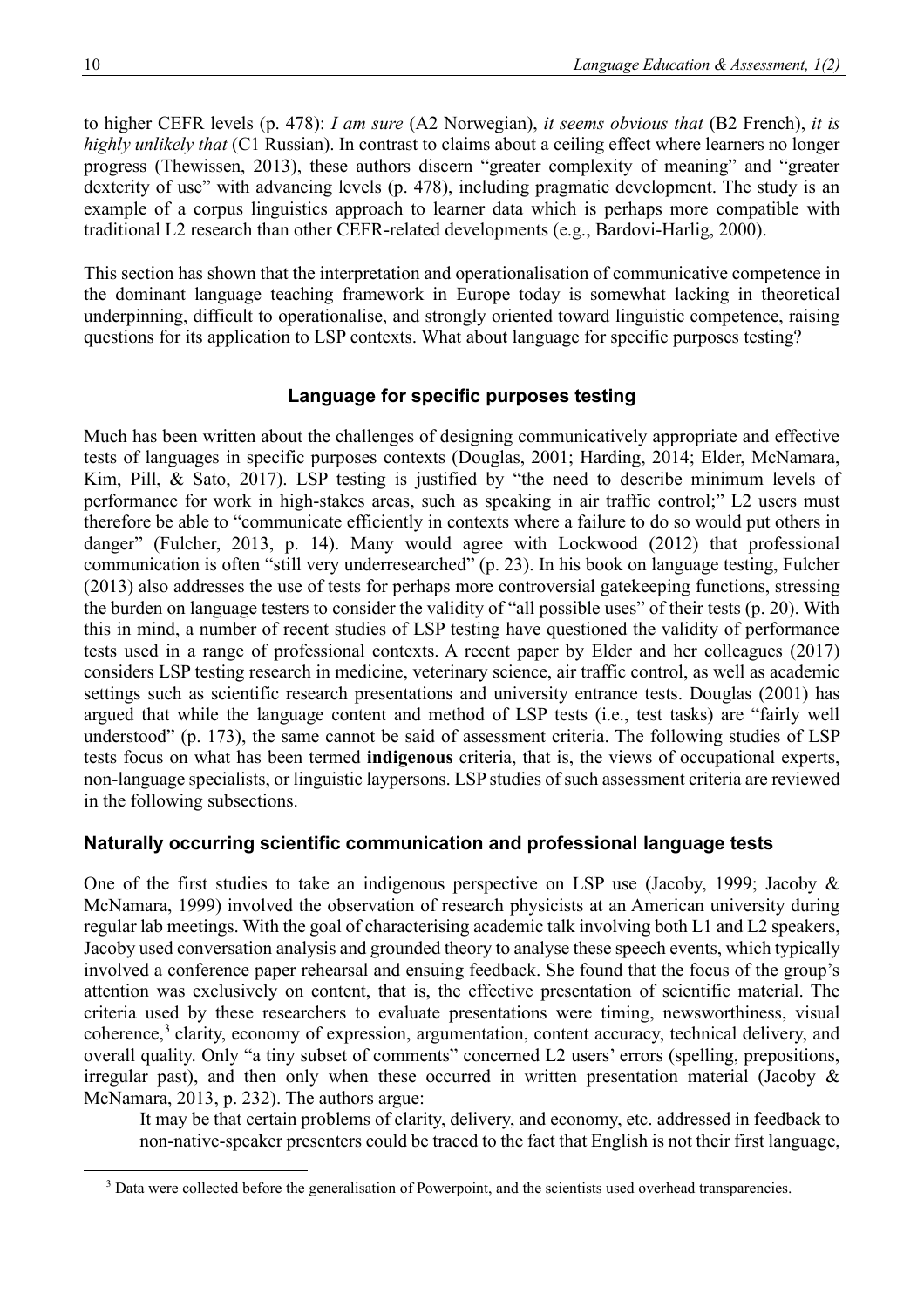but what is significant is that the comment givers do not treat these problems as such during indigenous assessment interaction. (p. 233)

They contrast these indigenous criteria with assessment criteria typical of LSP tests, taking the example of an Occupational English Test (OET) which is used to screen international health professionals for entry to Australia. The authors highlight serious problems with this medical English test. By focusing on native speaker norms, the OET gives undue emphasis to linguistic competence and so "foregrounds what for the physicists is a marginal issue in communicative success" (p. 234). Although the test purports to assess specific purpose communicative competence, it uses standard language assessment criteria based on the four skills, without reference to the content-related, interactional dimensions which were shown to be so important in the physicists' assessments of effective communication.

One might object that the English requirements for research physicists and medical practitioners are likely to be somewhat different, yet closer analysis reveals a number of communicative functions which are common to the two contexts. Further research on the OET was conducted by Pill (2013), also reported in Elder *et al*. (2017). The impetus for Pill's (2013) study came from concerns among medical professionals about the validity of the OET, specifically that it was failing to identify those international medical graduates (IMG) who were best able to benefit from preparation courses for professional certification to practice medicine in Australia. Like Jacoby's study, this research involved the gathering of opinions on specialised communicative competence from domain experts as opposed to language professionals. This researcher's data included medical educators' commentary on video recordings of consultation scenarios with simulated patients, as well as their actual written feedback to trainees in real medical consultations. Based on the comments of these experts, Pill concluded that the four existing OET criteria – intelligibility, fluency, appropriateness of use, and resources of grammar and expression – while relevant, nevertheless represented a "somewhat restrictive view of language as a decontextualized set of elements" (Elder *et al*., 2017, p. 18). The medical experts noted that IMGs lacked pragmatic awareness, for example, asking directly "Do you want to harm yourself?" instead of the more circumspect "Sometimes when people feel down, they feel like escaping/hurting themselves. Do you ever feel like that?"(p. 18). They also identified failings in strategic competence: IMGs were found to be "scared of open questions because they think they'll lose time […] it always works the other way round"(p. 18). The inclusion of two new criteria in the OET to reflect these points - *clinician engagement* and *management of interaction* – now allows the test to cover a wider interpretation of interactional competence thus increasing validity. Elder and her colleagues interpret this study as an example of real-world consequences of LSP testing: where the views of applied linguists alone produced an original OET based on narrow linguistic criteria which resulted in poor admission decisions, a revised test including the indigenous criteria arising from Pill's (2013) research seems likely to prove a more valid indicator of LSP communicative competence.

#### **Professional views of assessment criteria in other contexts**

A similar comparison of the views of domain specialists compared with applied linguists was conducted in a veterinary medicine programme at Iowa State University (Douglas & Myers, 2000), this time focusing on apprentices communicating in their L1. Again drawing on a real-world problem of assessment of communicative competence, this research focused on the evaluation of a special Rural and General Practice option in which students were assessed via an Individual Process Assessment (IPA), where they role-played interactions with clients (animal owners). Douglas and Myers (2000) examined evaluations of video recordings of student performances in this context by veterinary professionals, veterinary students, and applied linguists, and compared the categories used in commentary by each of three groups. While the researchers found extensive overlap across groups, and with the 16 official IPA criteria, they also identified differences in emphasis, and a number of gaps. The most explicit comments were furnished by the veterinary experts, and only this group used all 16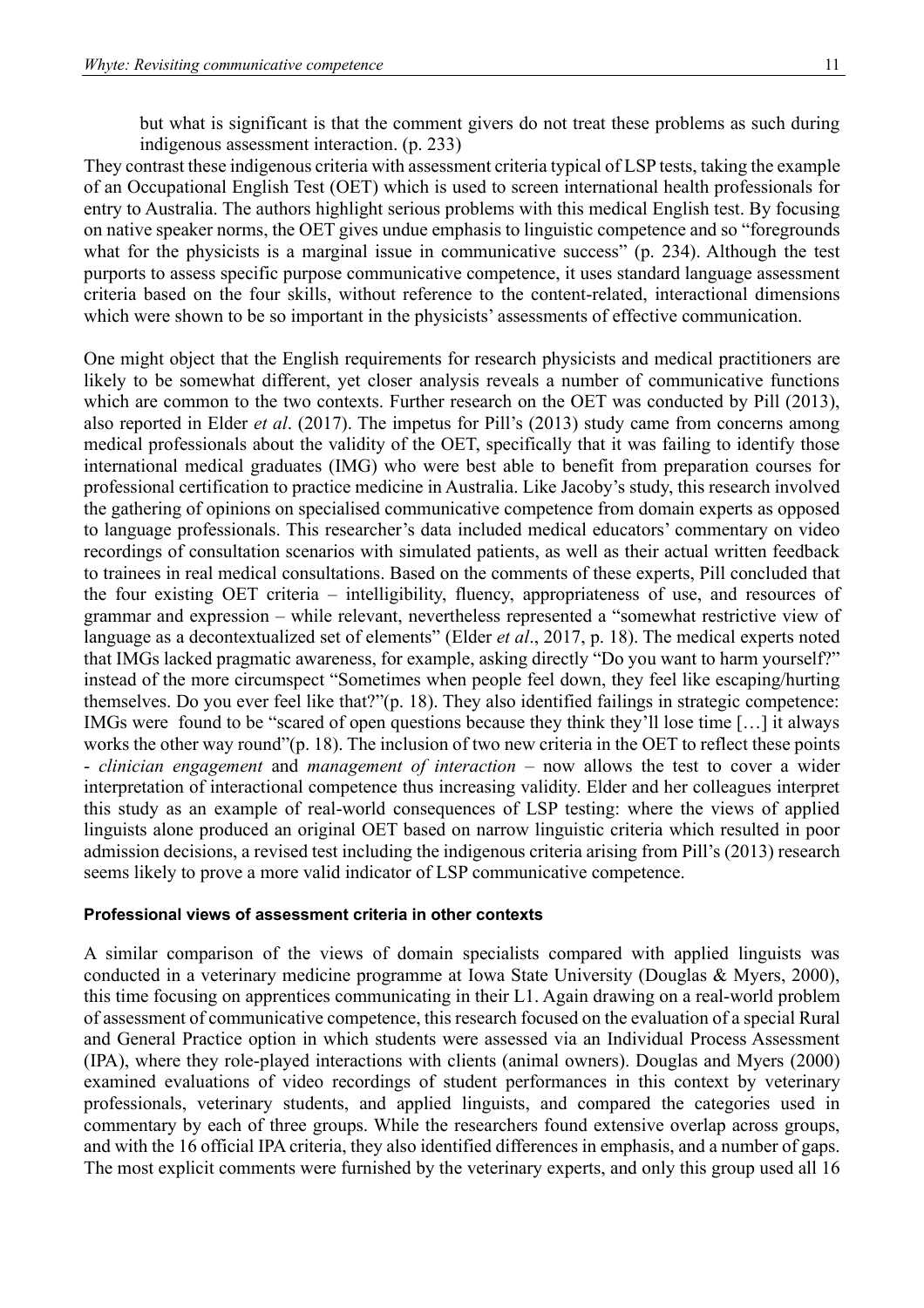categories in the IPA. The study also identified six additional categories absent from the IPA criteria but mentioned by all three groups: *demeanor, knowledge base, timing, coverage, phraseology*, and *appearance* (Douglas & Myers, 2000, p.74-5). The researchers suggest that some, but not all of the new criteria might be included in a new IPA (e.g., *knowledge base* but not *appearance*); all these criteria are included in Table 4 for comparison with the other research reviewed here.

A further example of research into indigenous assessment criteria comes from the field of civil aviation in Korea (Kim, 2012; Kim & Billington, 2016). As with the OET described above, the Korean English Proficiency Test for Aviation (EPTA) was perceived as a poor indicator of the professional competence of pilots and air traffic controllers, and as in the previous studies, the researchers investigated professional views of actual test data, here authentic audio recordings of pilot-controller communication. Kim (2012) elicited the views of 3 experienced pilots and 5 controllers of 6 episodes recorded during non-routine, abnormal, emergency, and distress situations with the goals of a) identifying specialist language and important communicative practices, and b) relating these to official EPTA assessment criteria: *comprehension*, *fluency*, *interactions*, *pronunciation*, *structure*, and *vocabulary*. The researchers found discrepancies between professional and language test criteria. Their professional informants argued that since this type of communication is highly codified, performed by multitasking individuals in high-pressure conditions, assessment criteria based on fluency and (grammatical) structure were irrelevant if not counterproductive.

Another part of the study analysed transcripts of the actual pilot-controller communication in these unusual incidents and found that communication errors were not exclusively due to L1-influenced pronunciation or other errors by L2 speakers. Instead, responsibility for communication problems was shared by both L1 and L2 speakers; indeed Kim and Billington (2016) suggest that native speakers "are just as likely to encounter difficulty with unfamiliar accents, and should be held to the same standards for both Pronunciation and Comprehension" (p. 20). In this instance there have been no moves to bring the official language test closer to indigenous criteria, and Korean authorities are currently circumventing negative effects on experienced staff by publishing answers in advance. Elder and her colleagues (2017: p. 19) claim that by insisting on a narrow definition of communicative competence, which is restricted essentially to linguistic competence, such exams will continue to exclude individuals from participation in professional settings who may in fact be competent to practise, and to allow others access to professional practice

whose actual (in)competence may cause problems of communication.

# **Academic English and lay assessment of language proficiency**

The final study in this overview of attempts to determine indigenous assessment criteria concerns this time not professional practice, but university entrance, bringing us to the domain of English for Academic Purposes (EAP). Sato (2014) researched the assessment of oral competence as measured in the Chinese College English Test-Spoken English Test (CET-SET), a monologue, and in the oral component of the Cambridge English exam, a paired interaction. Investigating a hypothesised mismatch between linguist and lay interpretations of oral competence, Sato (2014) collected the evaluations of 23 non-linguist L1 and L2 English speakers of 13 test recordings (from 7 CET-SET and 3 Cambridge English tests) and compared them with official ratings by trained evaluators. These lay judges were asked to assign a holistic score from 1 to 7, then justify their grades in stimulated recall and follow-up interview.

The study found similarities and differences between lay and professional judgements with respect to monologue and paired tasks, and also highlighted discrepancies between the criteria used by lay judges and language testers. The lay judges mentioned *demeanour*, *non-verbal behaviour*, *pronunciation*,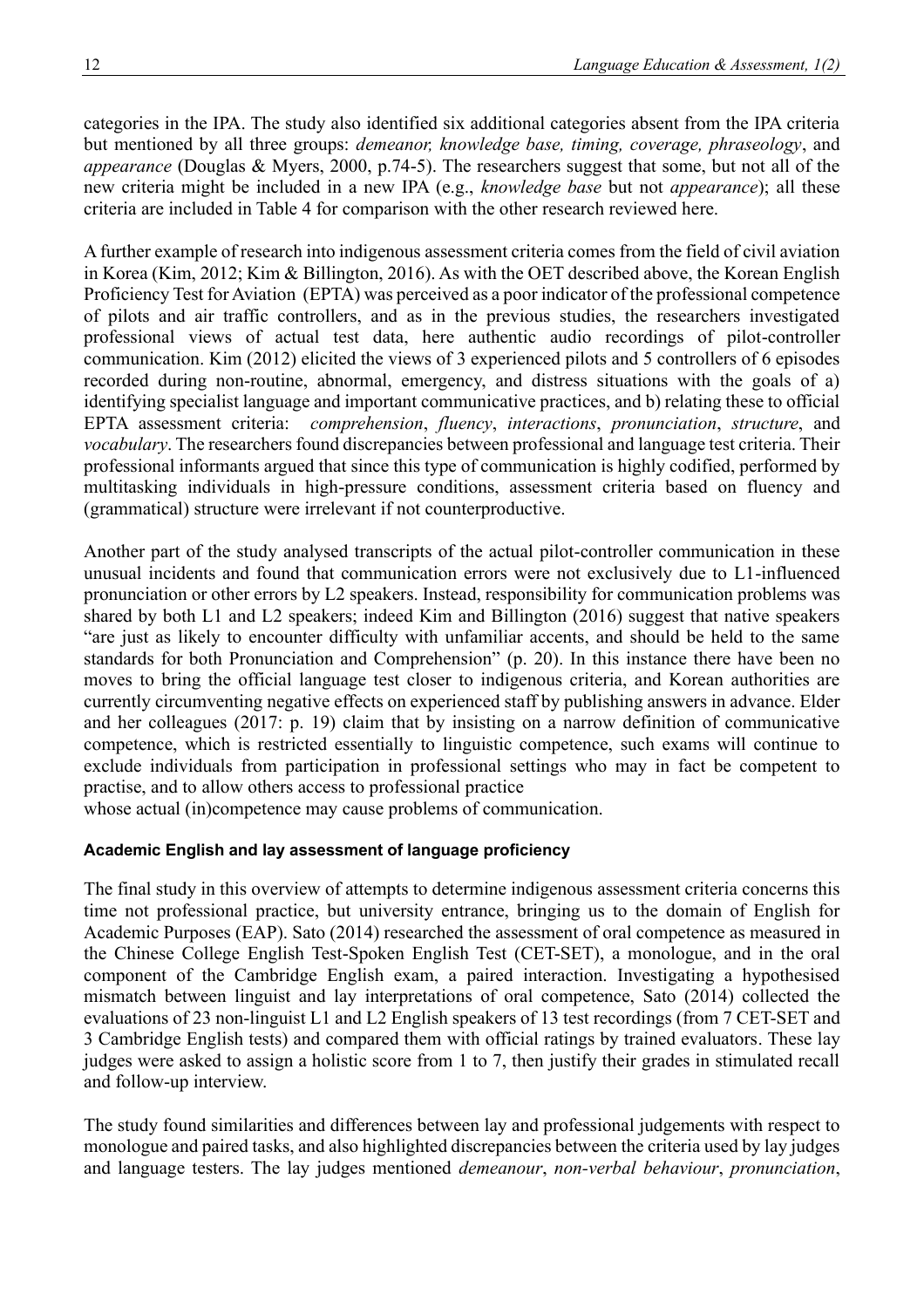| 전 사<br>×           |
|--------------------|
| ۰.<br>۰,<br>×<br>٠ |

| Table 4 Indigenous and Linguistic Criteria in LSP |  |  |  |
|---------------------------------------------------|--|--|--|
|---------------------------------------------------|--|--|--|

| <b>Criteria</b>     | Everyday          | <b>Veterinary</b>      | <b>Research</b>     | <b>Clinical</b>      | <b>Civil</b>  |
|---------------------|-------------------|------------------------|---------------------|----------------------|---------------|
|                     | communication     | science                | physics             | medicine             | aviation      |
|                     | Sato 2013         | Douglas &              | Jacoby 1999,        | <b>Pill 2013</b>     | Kim 2012, Kim |
|                     |                   | Myers 2000             | Jacoby &            |                      | & Billington  |
|                     |                   |                        | McNamara 1999       |                      | 2016          |
| <b>INDIGENOUS</b>   |                   |                        |                     |                      |               |
| general             | overall           |                        | overall quality     |                      |               |
| impression          | impression        |                        |                     |                      |               |
|                     | (ability,         |                        |                     |                      |               |
|                     | performance,      |                        |                     |                      |               |
|                     | message,          |                        |                     |                      |               |
|                     | proficiency)      |                        |                     |                      |               |
|                     | demeanor,<br>non- | demeanor,              | technical delivery, |                      |               |
|                     | verbal behaviour  | appearance             | visual coherence    |                      |               |
| content             | content           | knowledge              | newsworthiness,     |                      | of)<br>(lack  |
|                     |                   | base,                  | content accuracy    |                      | professional  |
|                     |                   | coverage,              |                     |                      | knowledge     |
|                     |                   | admitting lack         |                     |                      |               |
|                     |                   | of knowledge           |                     |                      |               |
|                     |                   | questioning<br>skills  |                     |                      |               |
|                     |                   | (type,<br>duplication, |                     |                      |               |
|                     |                   | summarizing,           |                     |                      |               |
|                     |                   | jargon,                |                     |                      |               |
|                     |                   | verification)          |                     |                      |               |
| discourse           |                   | organisation,          | clarity,<br>economy | management           |               |
| strategies          |                   | introduction,          | of<br>expression,   | of interaction       |               |
|                     |                   | the<br>closing         | argumentation       |                      |               |
|                     |                   | interview,             |                     |                      |               |
|                     |                   | transitional           |                     |                      |               |
|                     |                   | statements             |                     |                      |               |
| interactional       |                   | client                 |                     | clinician            | accommodatio  |
| awareness           |                   | understanding          |                     | engagement           | n             |
|                     |                   | establishing           |                     |                      | strategies    |
|                     |                   | rapport,               |                     |                      |               |
|                     |                   | empathetic             |                     |                      |               |
|                     |                   | statement,             |                     |                      |               |
|                     |                   | tone of voice,         |                     |                      |               |
|                     |                   | challenging            |                     |                      |               |
|                     |                   | the client             |                     |                      |               |
|                     |                   | timing                 | timing              |                      |               |
| <b>LINGUISTIC</b>   |                   |                        |                     |                      |               |
| interaction         | interaction       |                        |                     | appropriatene        | interactions  |
|                     |                   |                        |                     | ss of use<br>fluency |               |
| fluency             | fluency           |                        |                     |                      | fluency       |
| intelligibility     | pronunciation     |                        |                     | intelligibility      | pronunciation |
| receptive<br>skills |                   |                        |                     |                      | comprehension |
| grammar<br>&        | linguistic        | phraseology            | grammar             | of<br>resources      | structure     |
| vocabulary          | resources         |                        | (spelling,          | grammar and          | vocabulary    |
|                     | (vocabulary,      |                        | prepositions,       | expression           |               |
|                     | grammar)          |                        | irregular past)     |                      |               |

*linguistic resources (vocabulary, grammar)*, *fluency*, *content*, *interaction*, and *overall impression (ability*, *performance*, *message*, *proficiency*) in justifying their assessments. The most frequently mentioned category was *overall impression*, particularly *proficiency* (20% of comments across both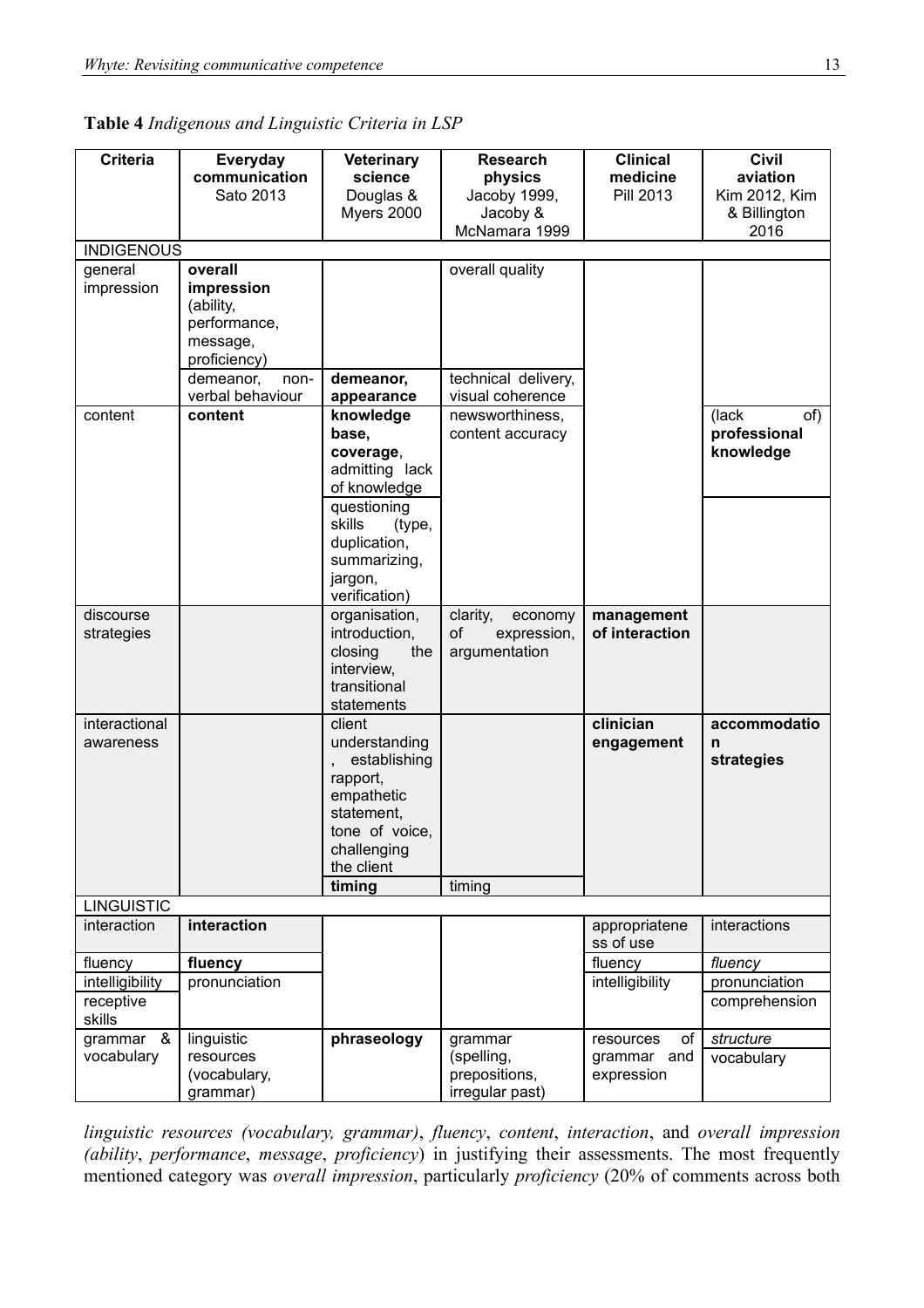test types), followed by *content* (15%). For the paired speaking test, *interaction* came next (12%), while *fluency* ranked higher in the monologue task (13%). Both were more frequently mentioned than *linguistic resources* (11%; Sato, 2014, p. 137). These results suggest that to gauge communicative effectiveness, ordinary people believe they rely more on global perceptions of ability and on the content of a speaker's contribution than on linguistic competence.

Table 4 compares the indigenous variables and exam criteria used in the different content domains discussed in this section. The indigenous criteria generally relate to a broad conception of communicative competence including extralinguistic variables such as *appearance* and *demeanor*, and *content knowledge*, while the linguistic criteria refer to a narrow range of language skills (comprehension) and subskills (pronunciation, grammar).

Criteria are listed in the left column from most general to most specific moving down Table 4. The second column shows the variables used by ordinary (non-linguist) English speakers to assess L2 oral communication in EAP exams. The most important variables for these judges are shown in bold: *overall impression* and *content*, followed by two linguistic variables, *interaction* and *fluency* which depended on task type (paired speaker versus monologue). In the case of evaluation of veterinary students (column 3), the only study not to include an L2 dimension, both domain experts and applied linguists agreed on the pertinence of six additional criteria involving both linguistic and nonlinguistic dimensions, also indicated in boldface.<sup>4</sup> In physics (column 4), as noted, linguistic criteria were largely irrelevant to the discourse practices investigated, while medical experts (column 5) added two indigenous variables to existing linguistic test criteria. Finally research in civil aviation communication (column 6) questioned the relevance of two linguistic criteria (shown in italics) while underlying the shared nature of another (the burden of comprehension shared by speaker and hearer), and emphasising the importance of an indigenous variable, *professional knowledge*, alongside linguistic skills.

A number of variables which are common across LSP contexts and which cluster around the centre of the general-specific continuum are shown in the shaded area in the middle of Table 4. These include what language tests may simply label "interaction," but which the foregoing studies have fleshed out to include *discourse competence* (clarity, organisation of arguments, and transitions) and *interactional competence* (rapport, empathy, engagement, timing). In the following section I argue that it is here that further work on test development is both necessary and potentially fruitful, and here that a richer interpretation of communicative competence can help.

# **Discussion**

In the final section of this paper, I return to the notion of communicative competence in an attempt to synthesise the different positions described in the three domains of interest to the teaching and assessment of LSP: L2 research, L2 teaching, and LSP testing. From the foregoing discussion, it seems clear that questions of native-speaker norms and indigenous assessment criteria are of particular importance, motivating a return to a richer understanding of communicative competence. I examine each in turn before concluding with a proposal for a revised model of communicative competence to inform ongoing practice in LSP teaching and testing.

## **L1 norms and L2 competence**

One conclusion to be drawn from previous discussion is the extremely circumscribed focus of a good

<sup>&</sup>lt;sup>4</sup> I include questioning skills as part of content for veterinary professionals rather than discourse structure since it seems to relate more closely to professional competence in this LSP context.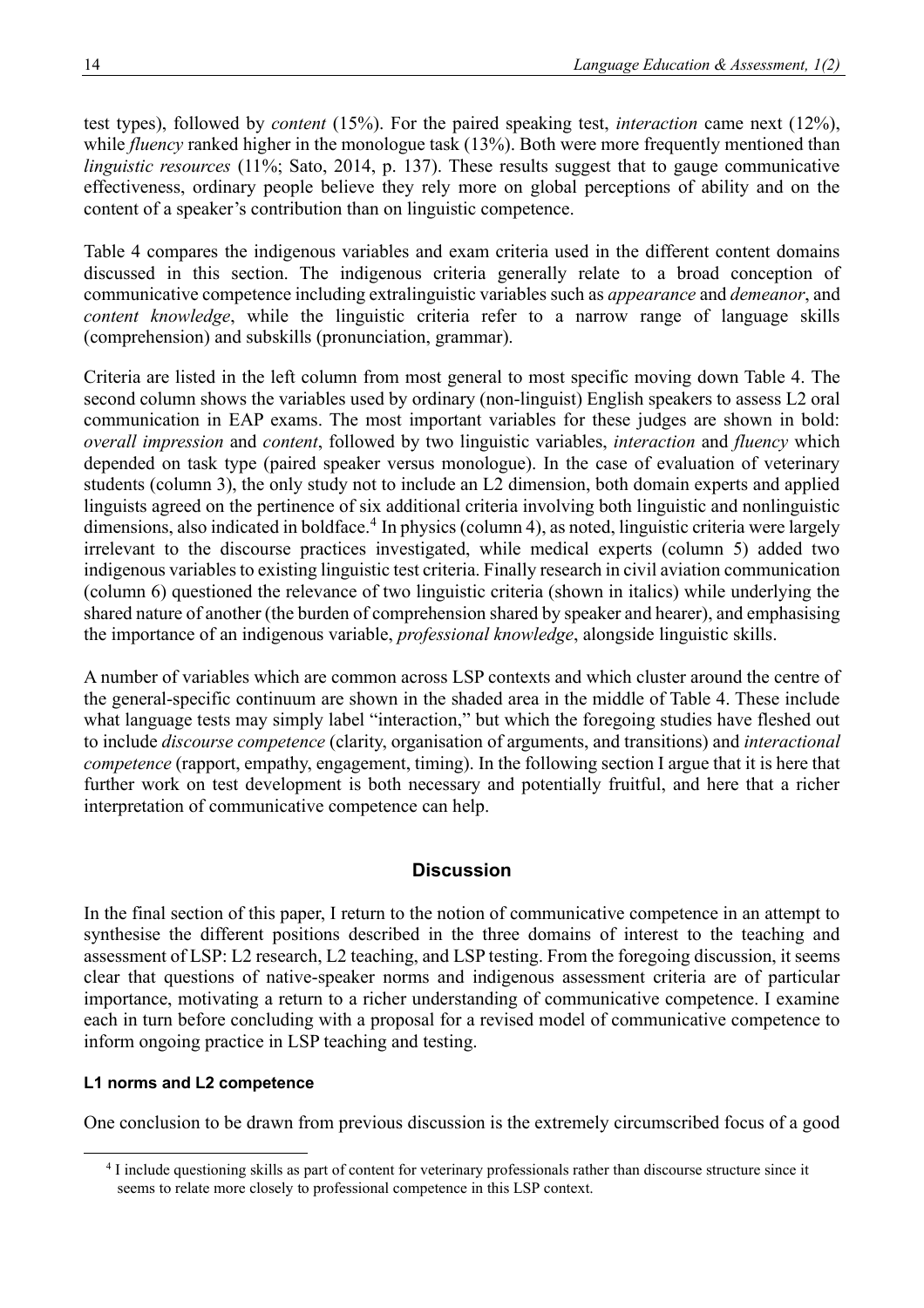deal of work in both L2 research and L2 proficiency standards for teaching. As Widdowson (2017) points out, investigation of interlanguage development and CEFR proficiency scales has been largely confined to one small portion of Hymes' communicative competence: only knowledge, not ability for use (or indeed performance), only knowledge of "what is possible," not appropriateness, and only grammatical knowledge, not culture or communication. This narrow definition of knowledge is already apparent in the work of Canale and Swain (Table 2), where sociolinguistic competence is viewed as use, not knowledge. Similarly, although the goal of instructed L2 research is to study implicit learning made possible through engagement in communicative tasks (Long, 2017), communication is a means to an end, and the focus is on (cognitive) interlanguage development as opposed to interactional or intercultural competence.

In contrast, the sociocultural turn in L2 research (Firth & Wagner, 1997) rejects this view of L2 users as "defective communicators" and is supported by LSP research into indigenous communicative categories which shows that professional experts and ordinary language users pay little attention to formal accuracy when judging communicative success (Table 4). Content specialists (including average speakers who are not linguists) are generally able to agree on what constitutes effective communication in a specific domain and how to evaluate particular speakers. They generally do so with little reference to particular formal linguistic features, suggesting that they may be intuitively working with a broader model of communicative competence.

## **Indigenous criteria as ability for use**

A comparison of the components of Hymes' (1972) model (Table 1) with indigenous assessment categories arising from recent LSP research (Table 4) suggests a number of useful intersections which justify a return to a broader and richer definition of communicative competence. Speakers who make a good general impression, show control of relevant content, and use effective discourse strategies to accommodate the needs of others in interaction may be considered to be demonstrating Hymes' knowledge of *what is appropriate*. Since these are all attested indigenous criteria, they also correspond to knowledge of *what is performed*. 'Timing' and 'accommodation strategies'<sup>5</sup> , additional variables mentioned in medical, aviation, and scientific discourse, can be viewed as instances of *what is feasible*, since they correspond to a use of language to comply with physical constraints including safety issues and highly circumscribed discourse events.

Other indigenous categories in Table 4 pertain to Hymes' *ability for use*. The relevance of *affective factors* is attested in medical and veterinary interactions in terms such as rapport, empathy, tone of voice, and engagement. His *capacities in interaction* may be revealed in categories like 'overall impression' and 'demeanour', but also 'content accuracy' and 'admitting lack of knowledge', 'introductory/transitional/closing moves', and 'economy of expression', since all may depend on qualities of composure, presence of mind, and stage confidence which feature in Hymes' original model as aspects of ability for use. This interpretation of recent LSP work on indigenous assessment criteria goes some way to addressing earlier concerns with the operationalisation of this aspect of Hymes' model. Canale and Swain (1980) considered that the notion was insufficiently developed:

We hesitate to incorporate the notion of ability for use into our definition of communicative competence for two main reasons: (i) to our knowledge this notion has not been pursued rigorously in any research on communicative competence (or considered directly relevant in such research), and (ii) we doubt that there is any theory of human action that can adequately

<sup>&</sup>lt;sup>5</sup> Kim (2012) refers to accommodation strategies in the context of radiotelephonic communication between pilots and controllers where the main concern is precision and safety, not facework or politeness, hence the inclusion of this variable here.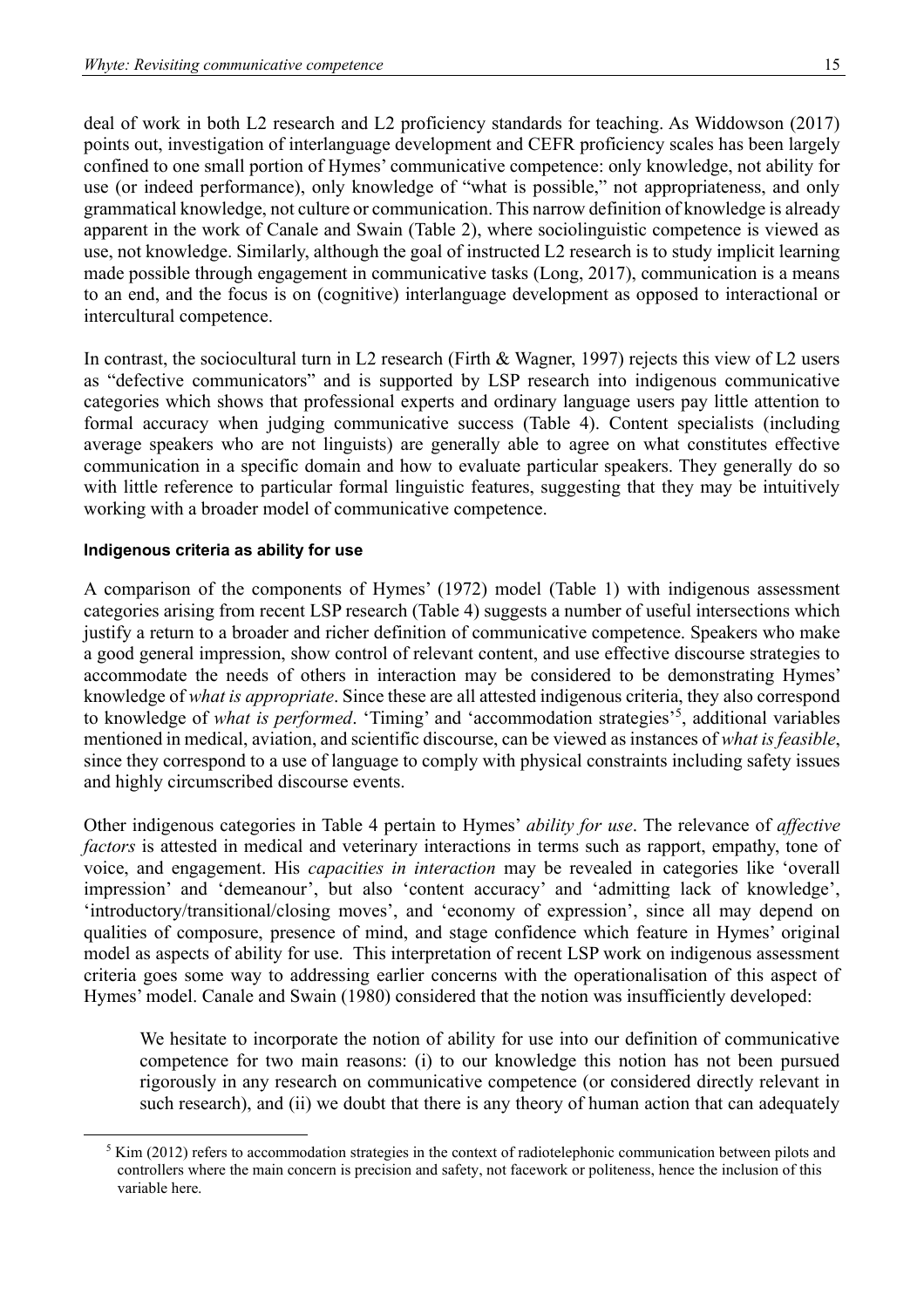explicate 'ability for use' and support principles of syllabus design intended to reflect this notion. (p. 7)

More recently, McNamara (1996) articulated a related concern:

Ability for use […] is more difficult to grasp, because we need to consider here a range of underlying language-relevant but not language-exclusive cognitive and affective factors (including general reasoning powers, emotional states and personality factors) which are involved in performance of communicative tasks. (p. 59)

On the basis of the research reviewed in the present paper, I suggest that the appropriate sphere of application for ability of use is the mid region of the continuum from the broadest definition of communicative competence (including global impressions, content knowledge and non-verbal behaviour) to the narrowest formal linguistic features (grammar and vocabulary). The central shaded area of Table 4, covering discourse strategies and interactional awareness, offers a promising locus for further investigation of this neglected dimension of communicative competence, perhaps in a model resembling Table 5.

| Knowledge  |                                                |                                                   | Strategies for use |                                                        |
|------------|------------------------------------------------|---------------------------------------------------|--------------------|--------------------------------------------------------|
| linguistic | comprehension<br>expression<br>intelligibility | grammar<br>vocabulary<br>pronunciation<br>fluency | discourse          | organisation<br>argumentation<br>delivery              |
| pragmatic  | appropriateness<br>accommodation               |                                                   | interaction        | management<br>engagement<br>empathy                    |
| content    | scientific<br>occupational<br>professional     |                                                   | performance        | demeanor<br>non-verbal behaviour<br>overall impression |

**Table 5**: *Communicative Competence in LSP*

In Table 5 communicative competence is understood, following Hymes, as knowledge plus (strategies for) use, to use terms more in line with modern usage. Knowledge in LSP is of three main types: *linguistic*, covering traditional grammar, lexis, and intelligibility, *pragmatic*, reflecting sociolinguistic awareness related to rules of politeness and acceptability (following Widdowson, 2017), and *content* knowledge, corresponding to the professional or scientific knowledge of a specific content domain. Similarly, strategies for use are presented from the most circumscribed competences related to individual *discourse*, through *interactional* strategies to *performance* variables going beyond language.<sup>6</sup> These broad categories bear some comparison with Halliday's textual, ideational, and interpersonal dimensions (Halliday, 1978; Martin, 1992; Halliday, M. A. K., Matthiessen, & Halliday, M., 2014) and are indeed discussed in relation to communicative competence in the influential CLT paper by Breen and Candlin (1980). Since then Hallidayan lexicogrammar has had limited influence on the L2 teaching research reviewed here for reasons beyond the scope of this paper.

Concerning practical applications, LSP teaching might focus on the first two rows of Table 5 – linguistic and pragmatic knowledge with discourse and interactional strategies, while testing might be

<sup>6</sup> One anonymous reviewer suggests critical approaches in genre theory, new literacy studies and academic literacies (e.g., Lea & Street, 1998; Bhatia, 2008) have produced findings which are relevant here. I am inclined to side with Tribble (2017) who judges "there is little evidence in the research literature of their having had a significant impact on classroom teaching as yet" (p. 32).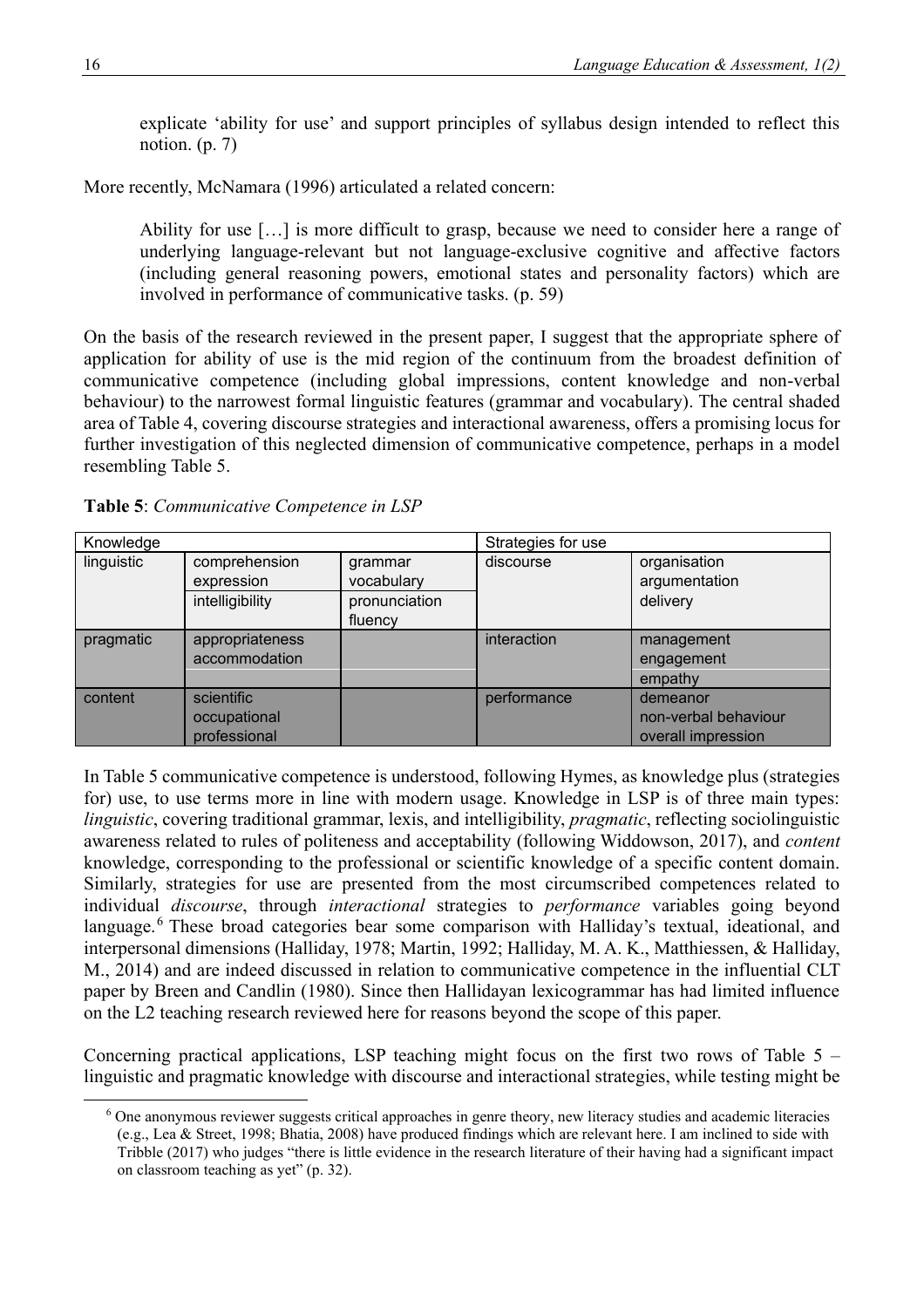more concerned with the bottom two – pragmatic and content knowledge plus interactional and performance strategies. The knowledge and strategies for use are relevant to both L1 and L2 speakers at all levels, since even linguistic competence may require attention for L1 speakers in professional lingua franca contexts. L1 users also need to learn intercultural skills and accommodation strategies for LSP communication. Harding (2014, p. 194-5) suggests that both L1 and L2 users need specific knowledge to allow accommodation (awareness of different varieties of English and new language patterns, including salient phonological features) as well as strategies for use such as negotiation of meaning, and noticing and repairing communication breakdowns.

In conclusion, this paper has argued for an expanded view of communicative competence which is more faithful to Hymes' (1972) original conception and reflects a number of advances in L2 research over the intervening five decades. One is the realisation that native-speaker norms are not the most relevant in LSP: formal linguistic accuracy is of little importance in any real-world context outside the language classroom. Another finding is that indigenous criteria for the assessment of communicative competence in both L1 and L2 contexts can produce categories of language use which offer reliable and valid indicators of speakers' performances. These criteria are comparable across disciplines and across discourse events and task types yet show little overlap with the linguistic criteria used in traditional EAP or LSP tests. This finding supports the view that our recent interpretations of communicative competence in language testing have failed to take the wider dimensions of this notion into account. I have argued that a middle ground between discrete formal linguistic criteria and broad extralinguistic factors is to be found in Hymes' original conceptions of both knowledge and ability for use, and that these dimensions can be usefully explored by researching interactional patterns and discursive practices in LSP communication.

## **References**

- Bardovi-Harlig, K. (2000). *Aspect in second language acquisition: Form, meaning, and use*. Oxford: Blackwell Publishers.
- Basturkmen, H., & C. Elder. (2004). The practice of LSP. In A. Davies & C. Elder (Eds.), *The handbook of applied linguistics*. Blackwell Publishing.
- Bhatia, V. K. (2014). *Analysing genre: Language use in professional settings.* Routledge.
- Bhatia, V. J. (2008). Towards critical genre analysis. In V. J. Bhatia, J. Flowerdew, & R. H. Jones (Eds.), *Advances in discourse studies*. Abingdon: Routledge.
- Breen, M. P., & Candlin, C. N. (1980). The essentials of a communicative curriculum in language teaching. *Applied Linguistics*, *1* (2), 89-112.
- Canale, M., & Swain, M. (1980). Theoretical bases of communicative approaches to second language teaching and testing. *Applied Linguistics*, *1*, 1. doi:10.1093/applin/l.1.1.
- Chomsky, N. (1965). *Aspects of the theory of syntax*. Cambridge, MA: MIT Press.
- Corder, S. P. (1967). The significance of learner's errors. *International Review of Applied Linguistics in Language Teaching, 4*, 161-170. Retrieved from <https://files.eric.ed.gov/fulltext/ED019903.pdf>
- Council of Europe. (2001). *Common European framework of reference for languages: Learning, teaching, assessment*. Strasbourg, France
- Council of Europe (2005*). Reference level descriptions for national and regional languages*. Strasbourg, France.
- Deygers, B., Van Gorp, K., & Demeester, T. (2018). The B2 level and the dream of a common standard. *Language Assessment Quarterly*, 1-15.
- Douglas, D. (2001). Language for specific purposes assessment criteria: Where do they come from? *Language Testing, 18* (2), 171-185.
- Douglas, D. (2013). ESP and assessment. In B. Paltridge. & S. Starfield (Eds.). *The handbook of*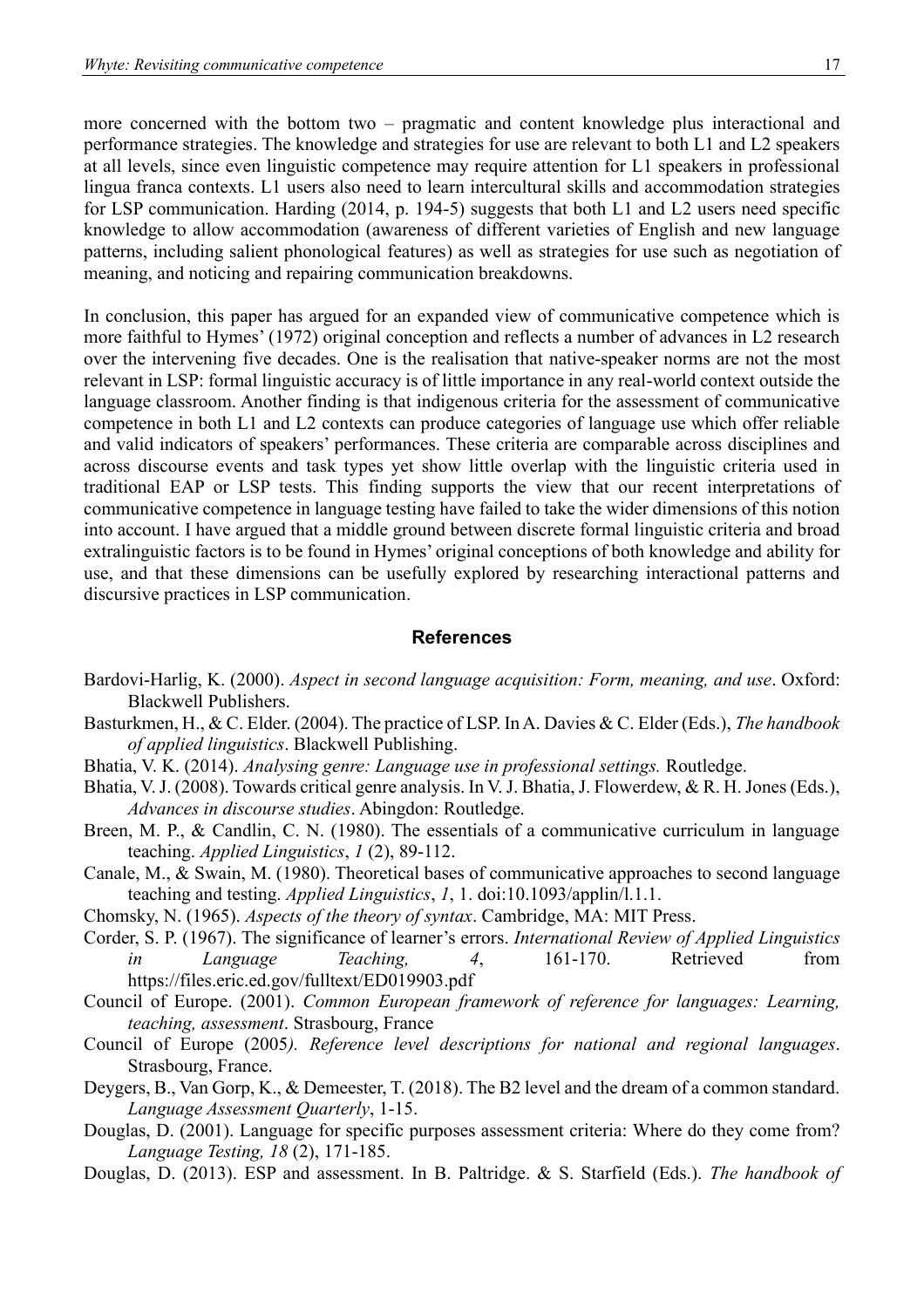*English for specific purposes*, (pp. 367-383).

- Douglas, D., & Myers, R. (2000). Assessing the communication skills of veterinary students: Whose criteria? In *Fairness and validation in language assessment: Selected papers from the 19th Language Testing Research Colloquium*, Orlando, Florida (pp. 60-81). Cambridge: Cambridge University Press.
- Dressen-Hammouda, D. (2012). Ethnographic approaches in ESP. In B. Paltridge, & S. Starfield (Eds.). *The handbook of English for specific purposes*. New York: Wiley.
- Elder, C., McNamara, T., Kim, H., Pill, J., & Sato, T. (2017). Interrogating the construct of communicative competence in language assessment contexts: What the non-language specialist can tell us. *Language & Communication*, *57*, 14-21
- Firth, A., & Wagner, J. (1997). On discourse, communication, and (some) fundamental concepts in SLA research. *The Modern Language Journal*, *81* (3), 285-300.
- Fulcher, G. (2013). *Practical language testing*. Routledge.
- Gregg, K. R. (1990). The variable competence model of second language acquisition, and why it isn't. *Applied Linguistics*, *11* (4), 364-383.
- Gregg, K. R. (2010). Shallow draughts: Larsen-Freeman and Cameron on complexity. *Second Language Research*, *26* (4), 549-560.
- Halliday, M. A. (1978). *Language as social semiotic*. London.
- Halliday, M. A. K., Matthiessen, C., & Halliday, M. (2014). *An introduction to functional grammar*. Routledge.
- Harding, L. (2014). Communicative language testing: Current issues and future research. *Language Assessment Quarterly*, *11* (2), 186-197.
- Hawkins, J. A., & Filipović, L. (2012). Criterial features in L2 English. *Cambridge: CUP*.
- Hulstijn, J. H. (2007). The shaky ground beneath the CEFR: Quantitative and qualitative dimensions of language proficiency. *The Modern Language Journal, 91*, 663–667. doi:10.1111/j.1540- 4781.2007.00627\_5.x
- Hulstijn, J. H. (2014). The Common European Framework of Reference for Languages: A challenge for applied linguistics. *ITL-International Journal of Applied Linguistics*, *165* (1), pp. 3-18.
- Hyland, K. (2002). Specificity revisited: How far should we go now? *English for Specific Purposes*, *21* (4), 385-395.
- Hyland, K. (2006). *English for academic purposes: An advanced resource book*. Routledge.
- Hymes, D. (1972). On communicative competence. In J.B. Pride and J. Holmes (Eds.). *Sociolinguistics*. Harmondsworth: Penguin.
- Jacoby, S. W. (1999). *Science as performance: Socializing scientific discourse through the conference talk rehearsal*. (Unpublish doctoral dissertation). University of California, Los Angeles.
- Jacoby, S., & McNamara, T. (1999). Locating competence. *English for Specific Purposes, 18* (3), 213- 241.
- Johns, A. M. (2013). The history of English for specific purposes research. In B. Paltridg & S. Starfield (Eds.). *The handbook of English for specific purposes* (pp. 5-30). Wiley.
- Kim, H. (2012). *Exploring the construct of aviation communication: A critique of the ICAO language proficiency policy.* (Unpublished doctoral thesis). University of Melbourne.
- Kim, H., & Billington, R. (2016). Pronunciation and comprehension in English as a lingua franca communication: Effect of L1 influence in international aviation communication. *Applied Linguistics*, *2* (1), doi.org/10.1093/applin/amv075
- Kramsch, C. (2000). Second language acquisition, applied linguistics, and the teaching of foreign languages. *The Modern Language Journal*, *84* (3), 311-326.
- Lakoff, G., & Johnson, M. (1999). *Philosophy in the Flesh*. New York: Basic Books.
- Lantolf, J. P. (Ed.). (2000). *Sociocultural theory and second language learning*. Oxford: Oxford University Press.
- LarsenFreeman, D., & Cameron, L. (2008). *Complex systems and applied linguistics*. Oxford: Oxford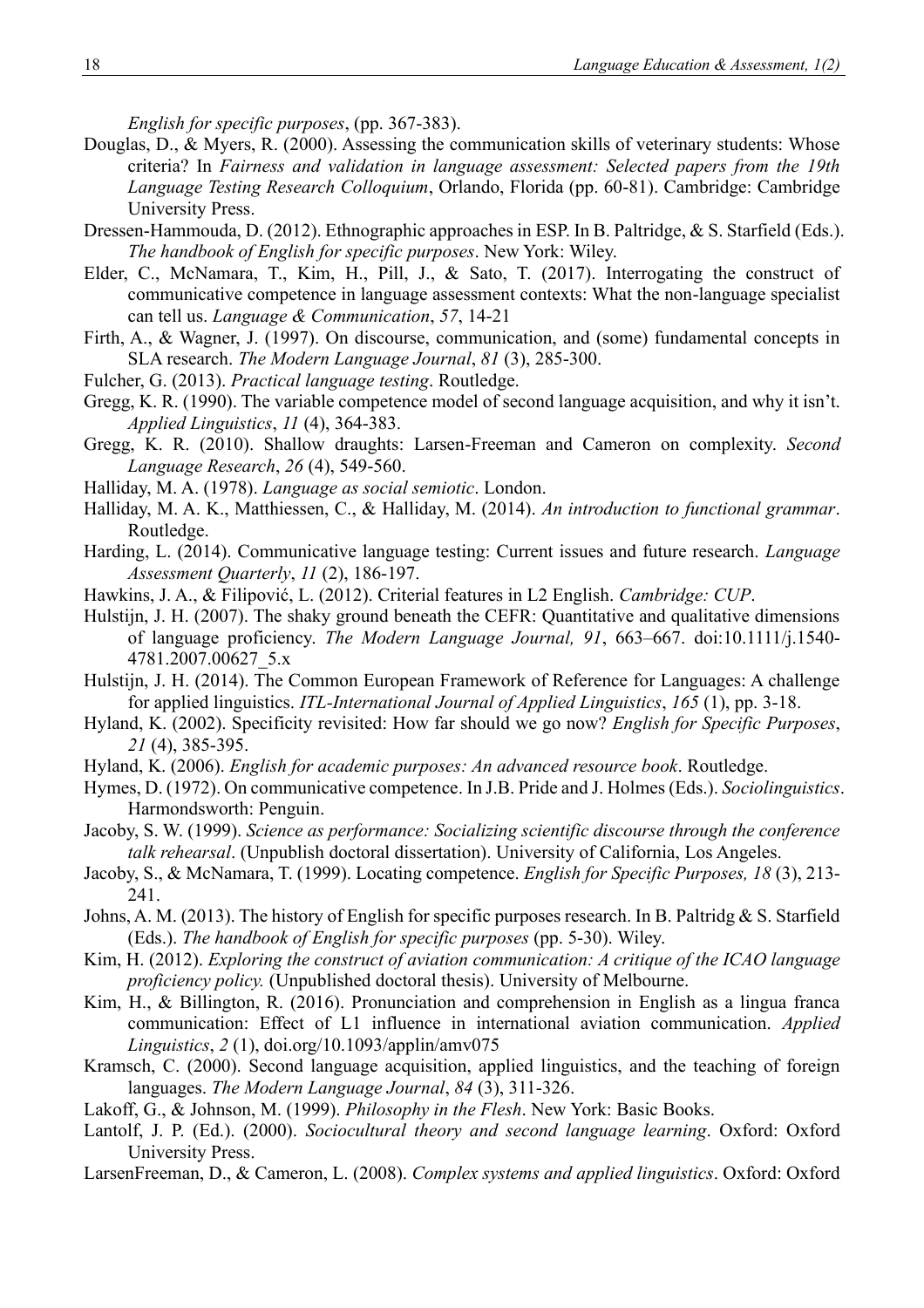University Press.

- Lea, M. R., & Street, B. V. (1998). Student writing in higher education: An academic literacies approach. *Studies in Higher Education*, *23* (2), 157-172.
- Lockwood, J. (2012). Developing an English for specific purpose curriculum for Asian call centres: How theory can inform practice. *English for Specific Purposes*, *31* (1), 14-24.
- Long, M. (2017). Instructed second language acquisition (ISLA): Geopolitics, methodological issues, and some major research questions. *ISLA*, *1* (1), 7-44.
- Martin, J. R. (1992). *English text: System and structure*. John Benjamins Publishing.
- McNamara, T. F. (1996). *Measuring second language performance*. Addison Wesley Longman.
- McLelland, N., & Smith, R. (2014). Introduction: Building the history of language learning and teaching (HoLLT). *Language and History, 57*, 1-9.
- O'Keeffe, A., & Mark, G. (2017). The English grammar profile of learner competence. *International Journal of Corpus Linguistics, 22* (4), 457-489.
- Paltridge, B. (2012). Genre and English for specific purposes. In B. Paltridge, & S. Starfield (Eds.). *The handbook of English for specific purposes*. New York: Wiley.
- Pill, T.J.H. (2013). What doctors value in consultations and the implications for specific-purpose language testing (Unpublished doctoral thesis). University of Melbourne, Australia.
- Sato, T. (2014). Linguistic laypersons' perspective on second language oral communication ability Doctoral dissertation, University of Melbourne.
- Selinker, L. (1972). Interlanguage. *International Review of Applied Linguistics in Language Teaching*, *10* (1-4), 209-232.
- Selinker, L., & Douglas, D. (1985). Wrestling with 'context' in interlanguage theory. *Applied Linguistics*, *6* (2), 190-204.
- Skehan, P. (2009). Modelling second language performance: Integrating complexity, accuracy, fluency, and lexis. *Applied linguistics*, *30* (4), 510-532.
- Spada, N. (2015). SLA research and L2 pedagogy: Misapplications and questions of relevance. *Language Teaching*, *48* (1), 69-81.
- Smith, R., & McLelland, N. (2018). Histories of language learning and teaching in Europe. *The Language Learning Journal*, *46* (1), 1-5.
- Tarone, E. (1983). On the variability of interlanguage systems. *Applied Linguistics*, *4* (2), 142-164.
- Thewissen, J. (2013). Capturing L2 accuracy developmental patterns: Insights from an error‐tagged EFL learner corpus. *The Modern Language Journal*, *97* (S1), 77-101.
- Tribble, C. (2017). ELFA vs. Genre: A new paradigm war in EAP writing instruction? *Journal of English for Academic Purposes*, *25*, 30-44.
- Van Ek, J., & Alexander, L. G. (1975). Threshold level English in a European unit/credit system for modern language learning by adults. Strasbourg: Council of Europe.
- Widdowson, H. (2017). Disciplinarily and disparity in applied linguistics. British Association for Applied Linguistics Annual Conference, August.<https://youtu.be/choufPZm1O8> (31:47)
- Wilkins, D. A. (1973). The linguistic and situational content of the common core in a unit/credit system. *Systems development in adult language learning*. Strasbourg: Council of Europe. Retrieved from [https://files.eric.ed.gov/fulltext/ED136550.pdf.](https://files.eric.ed.gov/fulltext/ED136550.pdf)

### **Author Biodata**

**Shona Whyte** is Professor of English at Université Côte d'Azur, CNRS, BCL, France. Her research interests within second language studies involve English for specific purposes, computer-assisted language learning, and language teacher education. Recent books include *[New Developments in ESP](https://research-publishing.net/book?10.14705/rpnet.2017.cssw2017.9782490057016)  [Teaching and Learning Research](https://research-publishing.net/book?10.14705/rpnet.2017.cssw2017.9782490057016) (*with C Sarré, Researchpublishing.net, 2017)*, Implementing and*